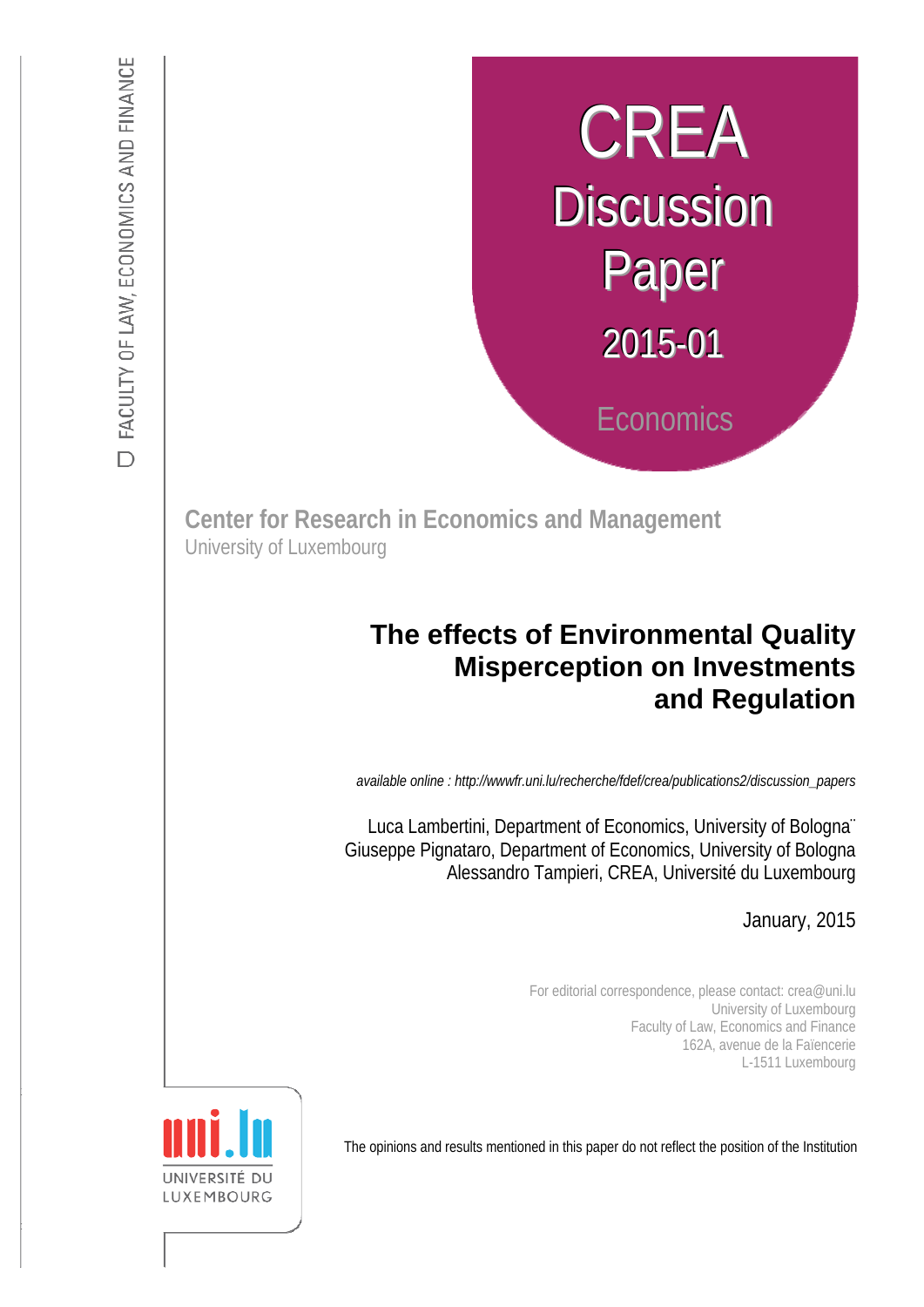# The Effects of Environmental Quality Misperception on Investments and Regulation

Luca Lambertini<sup>†</sup> Giuseppe Pignataro<sup>‡</sup> Alessandro Tampieri<sup>§</sup>

January 15, 2015

#### Abstract

In this paper we analyse a setup where consumers are heterogeneous in the perception of environmental quality. The equilibrium is verified in a setting with horizontal and vertical (green) differentiation. Profits are increasing in the misperception of quality, while the investment in green quality decreases the more the goods are substitutes. We further consider the introduction of either an emission tax or an environmental standard. Both interventions rise the investment in quality, but their effect is differently influenced by the level of environmental misperception. We show that an optimal environmental standard may be effective against greenwashing when the marginal damage of emissions is low.

JEL codes: L13, L51, Q50.

Keywords: Green quality; Misperception; Pigouvian taxation; Environmental Standard.

We are grateful to Michael Kopel for helpful comments. The usual disclaimer applies.

<sup>&</sup>lt;sup>†</sup>Department of Economics, University of Bologna, Strada Maggiore 45, 40125 Bologna, Italy; luca.lambertini@unibo.it.

<sup>&</sup>lt;sup>‡</sup>Department of Economics, University of Bologna, Strada Maggiore 45, 40125 Bologna, Italy; giuseppe.pignataro@unibo.it.

 $\S$ Faculty of Law, Economics and Finance, University of Luxembourg, Avenue de la Faïencerie 162a, L - 1511 Luxembourg; tamp79@gmail.com.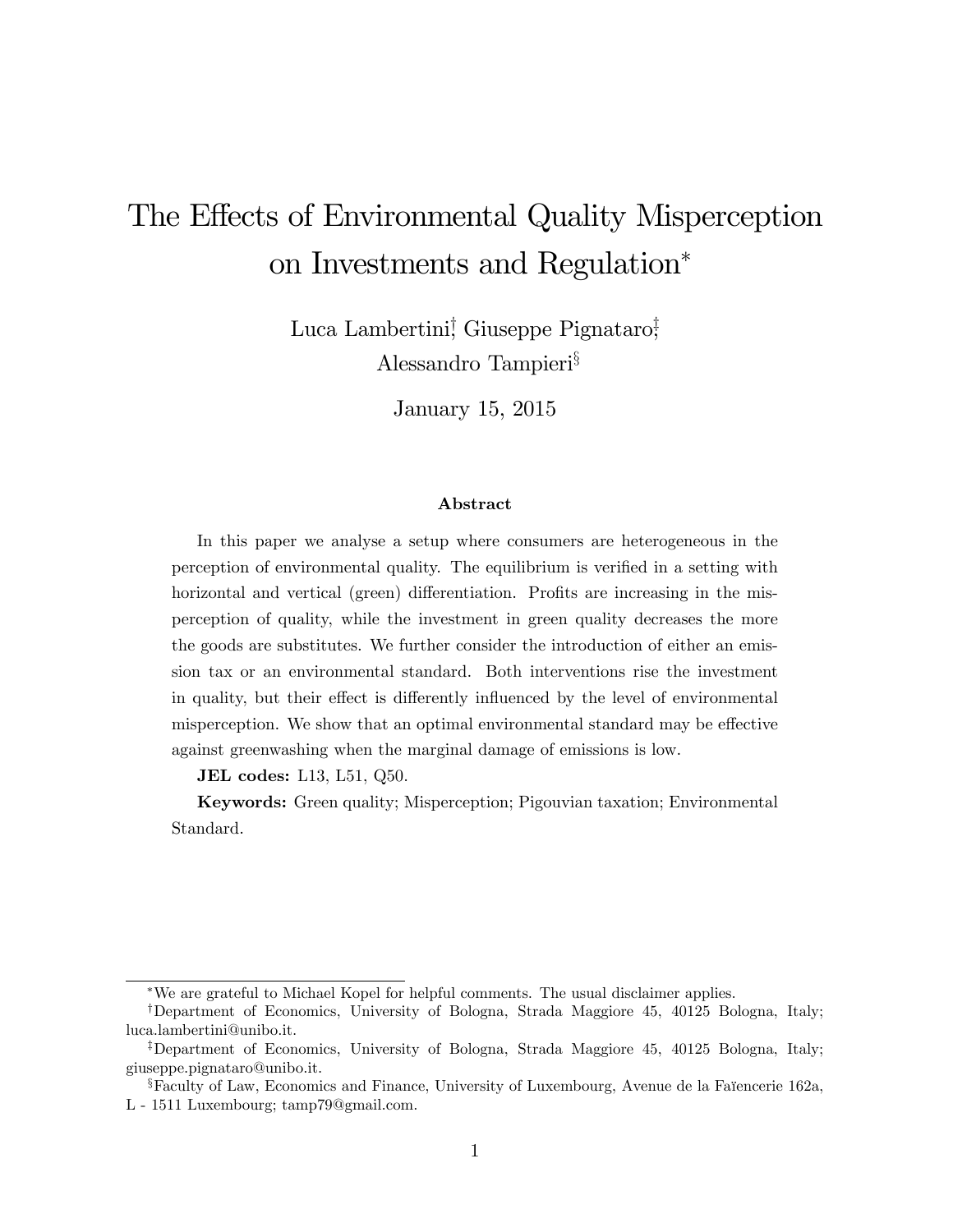## 1 Introduction

Access to knowledge and innovations in technology have led to increasing awareness of environmental issues. Several studies have shown that world-wide, consumer's appetite for green products has increased significantly in the past years (Chase and Smith, 1992; Kim and Choi, 2005; Chen, 2008, inter alia). Communities demand cleaner environments and the rise of consciousness has resulted in significant environmental improvement (Reitman, 1992). More companies around the world have reacted by developing eco-friendly products (Kohl, 1991; Chang, 2011).

In reality, there may be a perception in the marketplace that a green package equals greater value. With little knowledge to make an informed decision, individuals seem to rely on firms' packaging to understand the positive (or negative) impact of production. This should not come as too much of a surprise, as consumers have traditionally lacked a detailed understanding of green innovation. Some consumers would undertake larger green consumption if they better understood the impact that each production has on the society. Others would confuse the level of transparency when there are no specific criteria qualifying a product as  $green^{-1}$ 

The marketing strategy to appear environmentally friendly is called "greenwashing". It usually occurs when a company spends more time and money claiming green production through advertising and marketing than actually implementing business practices that minimize environmental impact.<sup>2</sup> Firms may operate in a way that is damaging to the environment or in an opposite manner to the goal of the announced initiatives.<sup>3</sup> Since consumersí evaluation is based on advertising to make decisions, greenwashing distorts their confidence (Hamann and Kapelus, 2004) and therefore it is positively associated to confusion and perceived risk (Chen and Chang, 2013). Environmental awareness influences consumers' purchasing decisions and in turn the effects of environmental regulation. It is important then to take into account the differing perceptions of environmental quality of goods in order to design appropriate regulatory measures.

This paper investigates how consumers' perception influences the firms' investment

<sup>&</sup>lt;sup>1</sup>For instance most of the products that make the claim are biodegradable, phosphate and chlorine free may still derive their ingredients from petrochemicals like crude oil or natural gas (which are not renewable). https://www.gmaonline.org/downloads/research-and-reports/greenshopper09.pdf

<sup>2</sup>The tools used in greenwashing can include press releases about green projects or task forces put into place, energy reduction or pollution reduction efforts, and rebranding of consumer products and advertising materials.

 $3$ Lyon and Maxwell (2011) analyse greenwashing as a game between a firm and an activist. In their analysis, greenwashing implies that the firm selectively discloses the positive information about their environmental or social performance without full revealing negative information.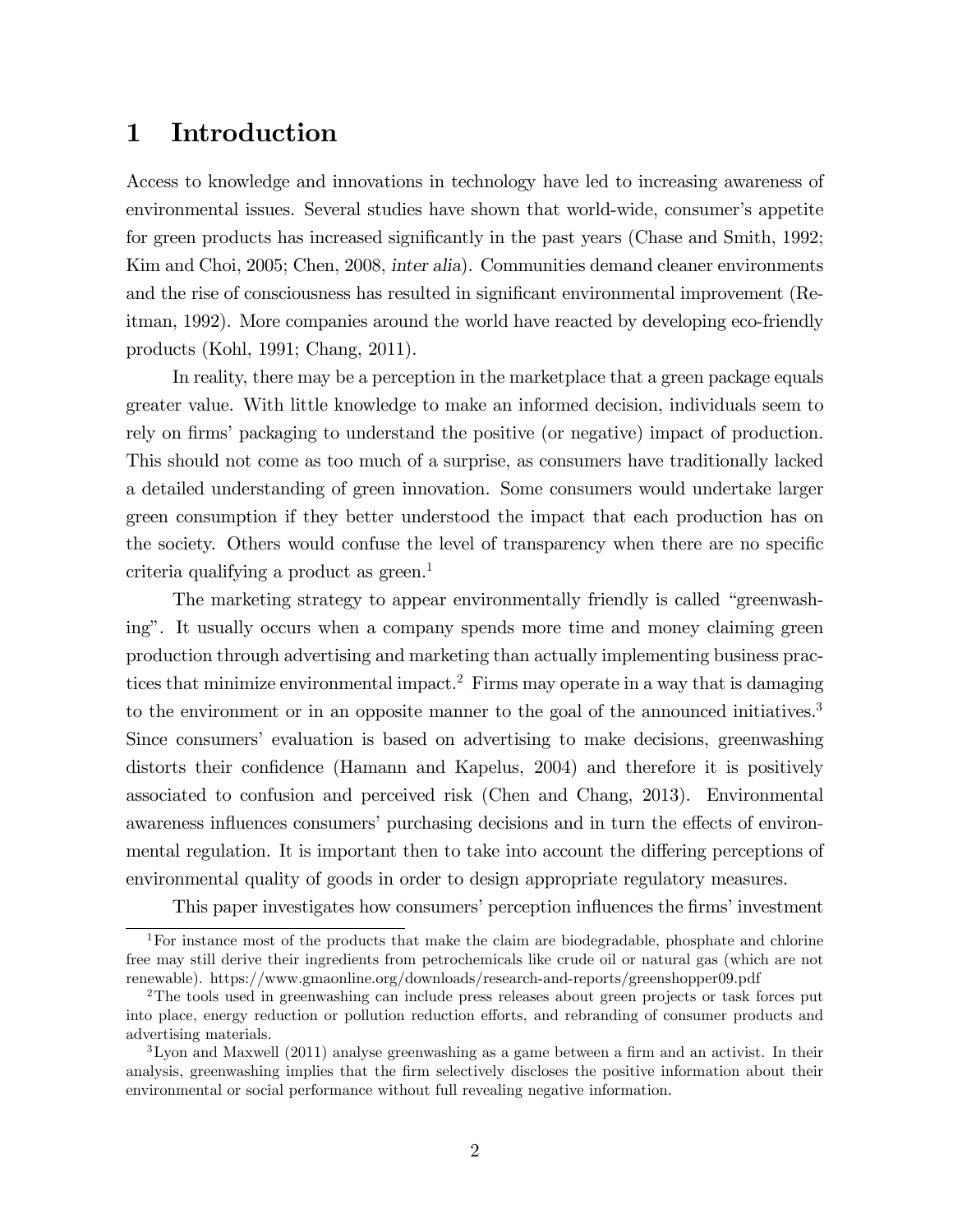in environmental quality and environmental regulation. We present a model of regulation in the presence of asymmetric information on the environmental quality. Our framework is characterised by the heterogeneity of consumers due to environmental awareness. We model the difference in consumers' environmental concern as a difference in their level of information, which is taken as given. This implies that firms' effort to affect consumers' perception is taken as given too. This assumption aims to keep the focus on the paper on how consumers' perception influences the firms' decisions and regulation rather than on the determination of consumers' perception. Moreover, we assume that the overestimation of environmental quality is positively related to greenwashing since the investment in green advertising induces consumers to overstate the environmental quality of the product.

In the baseline model, we evaluate the unregulated equilibrium and examine the variation in terms of under- (over-) estimation of the true quality. The equilibrium is symmetric. Profits in equilibrium are increasing in the perception, while, the investment in green quality decreases the more the goods are substitutes. Indeed, a higher degree of substitutability implies higher competition. Thus firms react by softening their investment in environmental quality.

The paper considers next two government interventions. First we investigate the effects of a tax on polluting emissions. This policy increases the investment in environmental quality due to changes on firms' incentives. The idea is that a company invests in green quality not only to acquire green consumers, like in the baseline model, but also to reduce tax burdening. We investigate next the introduction of an endogenous tax. The level of optimal taxation increases with the marginal damage on emissions if the average perception of environmental quality is sufficiently high. Indeed, a higher perception of environmental quality implies larger demand. If the marginal damage of emission is high, then the increase in demand needs to be compensated by higher taxation.

The second intervention regards the environmental standard. Despite of the downward sloping firms' reaction functions in quality which imply negative strategic effects, the introduction of an environmental standard increases the perceived environmental quality even for consumers who underestimate quality. This effect rises their willingness to pay for the goods, while increasing firms' profits. Instead, an endogenous environmental standard bites if the overestimation of environmental quality of some consumers is high, leading firms to invest more in quality. Finally, if the marginal damage is relatively low, then the environmental standard increases with the level of quality overestimation. Hence the optimal standard represents an effective regulatory instrument against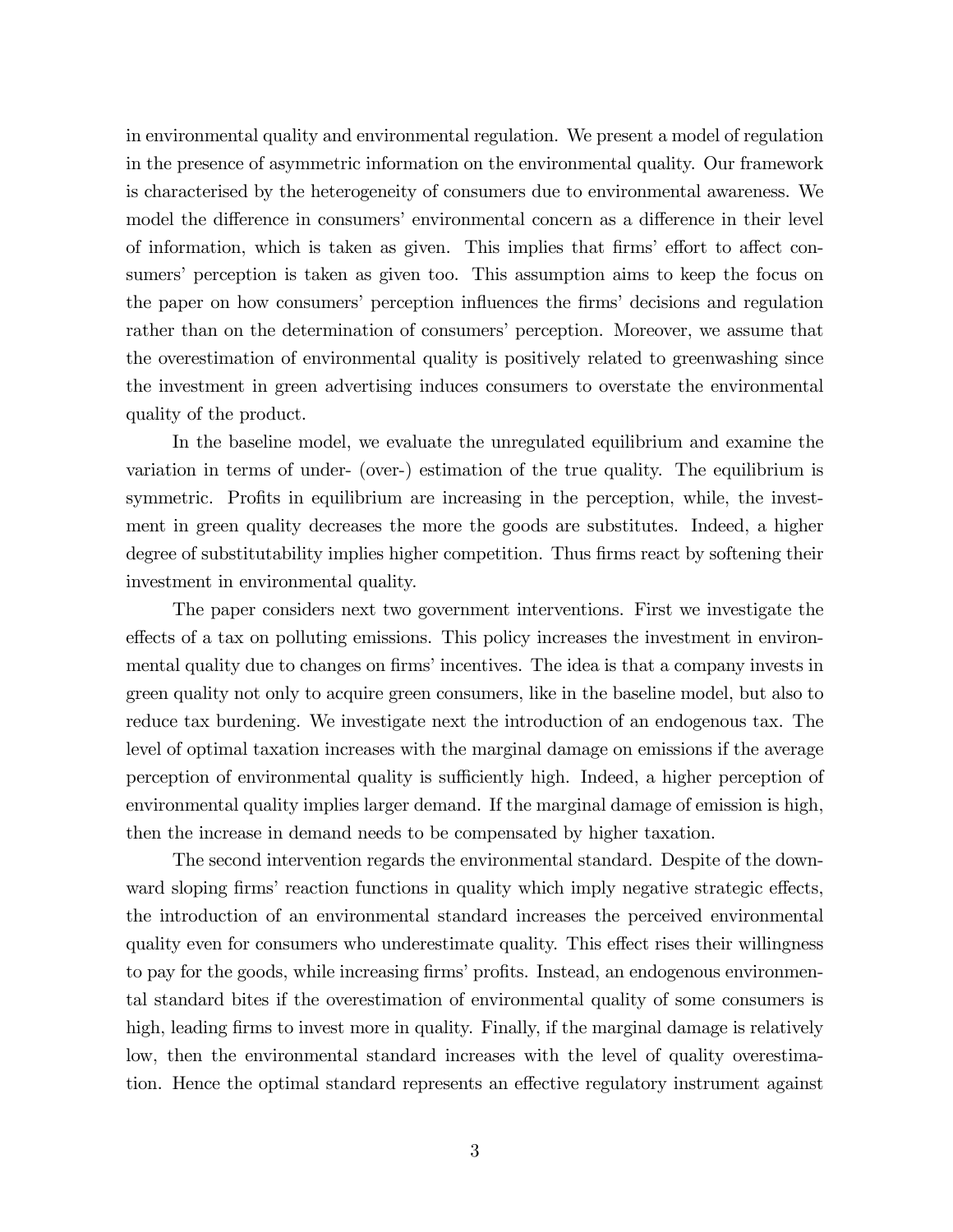greenwashing.

We finally compare the two interventions in a numerical simulation. The environmental standard increases the actual level of quality more than the tax for lower levels of marginal damage. Conversely, a lower quality of the green products is ensured under the standard whenever the marginal damage of pollution is high.

The economic literature has recently analysed the presence of green consumers. A first group of papers focused on the impact of a higher consumers' consciousness on the market equilibrium and the associated social welfare (Eriksson, 2004 and Conrad, 2005). A second group dealt with the presence of green consumers interacts with the optimal environmental policy (Arora and Gangopadhyay, 1995, Cremer and Thisse, 1999, Moraga-Gonzales and Padron-Fumero, 2002, Lombardini-Riipen, 2005). Finally, the presence of green consumers has been examined in relation with socially responsible Örms (Rodriguez-Ibeas, 2007, Garcia-Gallego and Georgantzis, 2009, Doni and Ricchiuti, 2013), or in determining the validity of the Porter hypothesis (Andrè et al., 2009, Lambertini and Tampieri, 2012). The most common framework of these contributions is the pure vertically differentiated duopoly. Unlike these approaches, our framework considers both horizontal and vertical differentiation and goods differ in the degree of substitutability and in (environmental) quality. Moreover, the present paper contributes to the literature by introducing the misperception of green consumers and its effects in the private and regulated equilibrium.

A related paper is Liu et al.  $(2012)$ , who examine the impact of consumers' environmental awareness on competition among the supply chain players. They exploit a two-stage Stackelberg game in three supply chain network structures. They find that, as consumersí environmental awareness increases, retailers and manufacturers with superior eco-friendly operations will benefit; interestingly, higher levels of retail competition may make manufacturers with low eco-friendly operations benefit from the increase of consumers' environmental awareness.

The remainder of the paper is organised as follows. Section 2 introduces the model. Section 3 shows the baseline results. Section 4 considers the regulated equilibrium through the two interventions. These are developed and compared in Section 4.1, 4.2 and 4.3, respectively. Concluding remarks are proposed in Section 5. All formal proofs can be found in the appendix.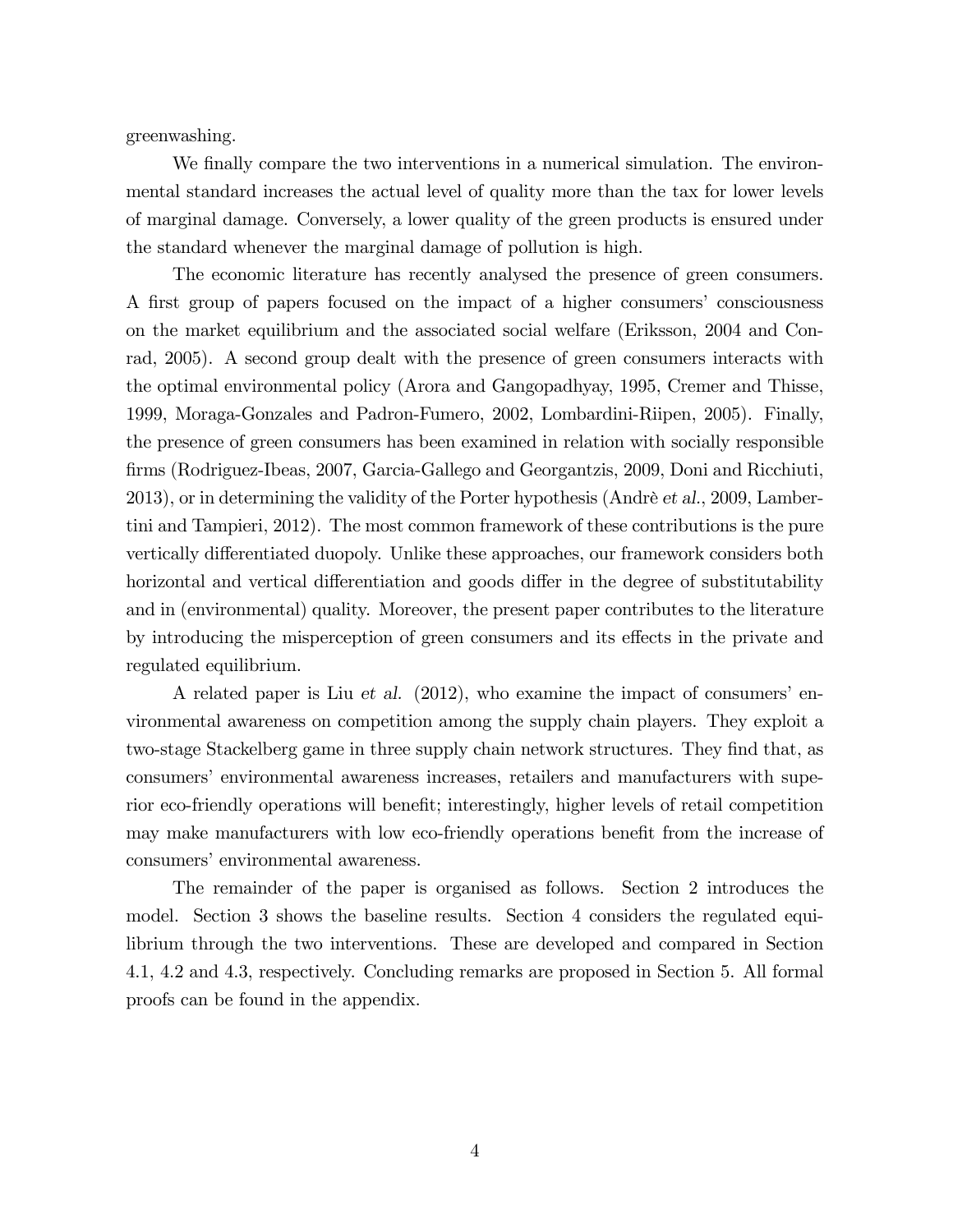## 2 The model

Consider an economy with two firms, 1 and 2, each producing one differentiated good. There is a number of consumers with mass normalised to 1. Their representative utility function,  $U(x_1, x_2)$ , is:<sup>4</sup>

$$
U(x_1, x_2) = (\alpha + e_1) x_1 + (\alpha + e_2) x_2 - \frac{x_1^2 + 2\beta x_1 x_2 + x_2^2}{2} + c_0,
$$
\n(1)

where  $(\alpha + e_i)$  represents the environmental quality of good i,  $\alpha$  is an exogenous parameter (a "minimum" level of quality) while  $e_i$  is determined by firm  $i, i \in \{1, 2\}$ ;  $x_i$  denotes the representative consumer's quantity of good  $i$ ;  $c_0$  is the quantity of the numeraire good; finally,  $\beta \in [0, 1]$  denotes the degree of substitutability between the two goods, with  $\beta = 0$  identifying independent goods and  $\beta = 1$  in case of perfect substitutes.<sup>5</sup> Under symmetric information, consumers are perfectly aware of the intrinsic environmental quality of goods 1 and 2.<sup>6</sup> For each  $i \in \{1, 2\}$ , utility maximisation with respect to  $x_1$ and  $x_2$  gives a certain demand function:

$$
x_i(p_i, p_j, e_i, e_j) = \frac{\alpha (1 - \beta) + (e_i - \beta e_j) - p_i + \beta p_j}{1 - \beta^2}, \ j \in \{1, 2\}, j \neq i. \tag{2}
$$

The rise in consumers' ecological consciousness is constrained by the fact that they may not have sufficient information about the environmental quality of a product. We model this uncertainty as a case of imperfect information in detecting the environmental quality.

Environmental perceptions are exogenous and independent draws. The reasons for which consumers are more or less aware of environmental quality are thus left aside from the analysis. Of course this implies that firms' effort to affect consumers' perception is taken as given too. Firms can indeed influence environmental perception through advertising and eco-label, for instance. However, the focus of this paper is on the impact of consumers' perception in the firms' decision on the investment in environmental quality rather than on the determination of consumers' perception.

Taking consumersí perception as given has several implications. First, there is no communication between consumers differing in perception of environmental quality.

 $4$ See Häckner (2000).

 $5A$  similar procedure is proposed by Garella and Petrakis (2008). They analyse the effect of introducing a minimum quality standard when consumers are not perfectly informed of goods' quality.

 $6$ Note that quality enters in the intercept of the demand function. Symeonidis (2003) considers the alternative approach in which qualities alter the slope of the demand functions.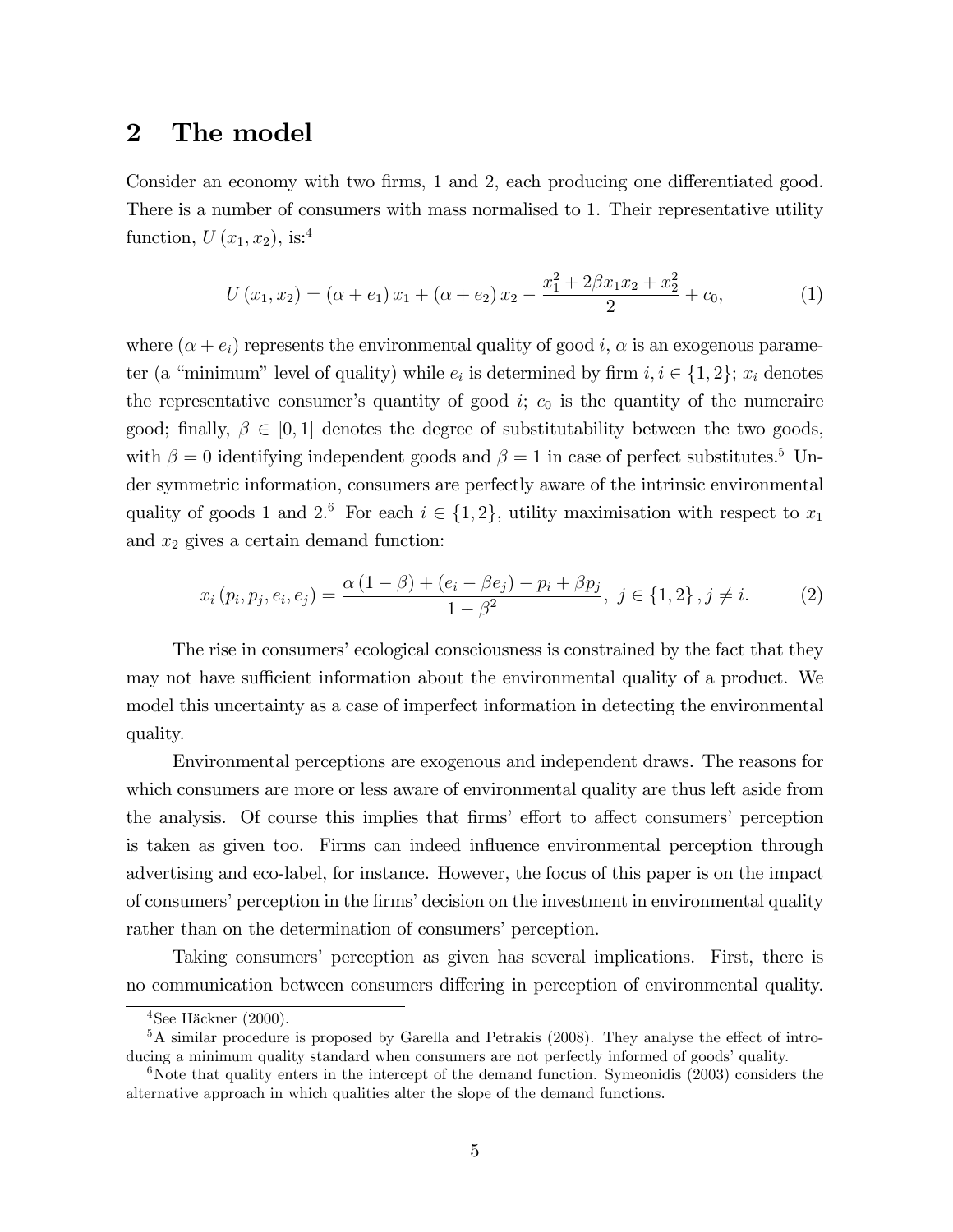For instance, the current groups could be the result of previous communications among consumers. Second, there is no credible third party certification available or credible for every consumers. This implicit assumption may be interpreted with some consumers being skeptical towards some type of certification. Third, informed consumers do not incur any cost to be informed. The reason could be due to idiosyncratic preferences towards environmental awareness. Some consumers intrinsically care for environment and enjoy to keep themselves informed without any cost.

For  $i \in \{1, 2\}$ , only a proportion  $\lambda \in (0, 1)$  of the population recognises the true quality  $e_i$ . In turn, a proportion of  $1 - \lambda$  consumers does not recognise the true environmental quality of good *i*. With equal probability they believe it is a low level  $e_0 < e_i$  or a high level  $e_m > e_i$ . The symmetry in the probabilities of the events is for the sake of simplicity. It has the advantage of keeping the analysis tractable to examine the impact of wrong perception of goods. The interpretation of a consumer with uncertain perception is therefore:

- $e_0 < e_i$ : the consumer underestimates the environmental quality of good *i*;
- $e_m > e_i$ : the consumer overestimates the environmental quality of good *i*.

Let us define  $e_0$  and  $e_m$  as the underestimation and the overestimation of environmental quality, respectively. In particular,  $e_m$  can be interpreted as a measure of greenwashing. It implicitly infers the firm's practise of making unwarranted or overblown claims of sustainability or environmental friendliness in an attempt to gain market share. The higher the signal  $e_m$ , the larger the consumers' overperception of the environmental quality of the good. Modeling greenwashing as a consequence of the exogenous overestimation of consumers follows the assumption of exogenous perception of environmental quality. Since we do not model the formation of perception of environmental quality, in turn we do not model the firms' decisions on their greenwashing behaviour. In turn, this implies that there is not direct cost, threat of inspection or penalty for firms if greenwashing emerges.

The expected proportion of consumers that receive the correct information about the environmental quality of both goods is  $\lambda^2$ . Then, a proportion of  $(1 - \lambda)^2$  of consumers is expected to receive wrong information about both goods, whereas  $2\lambda (1 - \lambda)$ consumers are expected to perceive wrong information about at most one of the goods. Hence, there are four equiprobable realisations of perceptions pairs  $(e_0, e_0)$ ,  $(e_m, e_m)$ ,  $(e_0,e_m)$  and  $(e_m,e_0)$ , for individuals misperceiving the quality of both goods. Also, there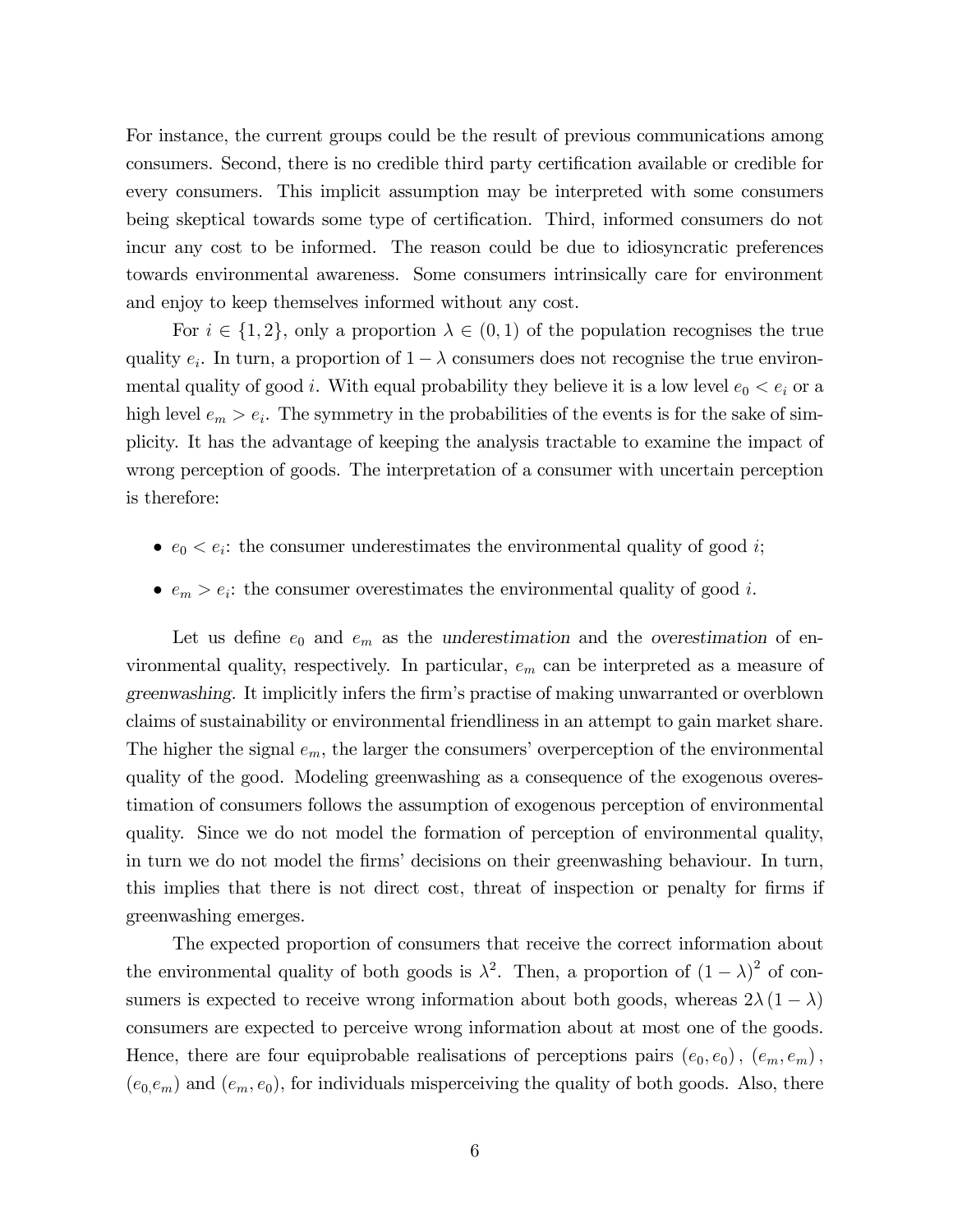are two equiprobable realisations for consumers with misperception of good 1, namely  $(e_0,e_2)$ , and  $(e_m,e_2)$ . Similar results for good 2.

According to the perceived differences on quality, the demand for good 1 is given by:

(3)  
\n
$$
\frac{\lambda (1 - \lambda)}{2} [x_1 (e_1, e_m) + x_1 (e_0, e_2) + x_1 (e_1, e_0) + x_1 (e_m, e_2)] +
$$
\n
$$
\frac{(1 - \lambda)^2}{4} [x_1 (e_0, e_0) + x_1 (e_m, e_0) + x_1 (e_0, e_m) + x_1 (e_m, e_m)].
$$
\n(3)

We thus represent nine types of consumers: one group of fully aware consumers, four groups of partially aware ones and the last four groups of wrongly aware consumers. Substituting the demands (2) of each consumer type into (3) yields:

$$
q_i(p_i, p_j, e_i, e_j) = \frac{(1 - \beta) (\alpha + \frac{1}{2} (e_m + e_0)) + \lambda (e_i - \beta e_j) - p_i + \beta p_j}{1 - \beta^2}.
$$
 (4)

From (4), we can define the the average value of quality misperception as  $\overline{e} = \frac{1}{2}$  $\frac{1}{2}(e_m+e_0).$ The demand function of firm i always increases with  $\bar{e}$ . Intuitively, consumers' appetite for green products leads firms to put forward the better ecological quality of a given product.

Consumer surplus CS is computed as the weighted average of the aggregate utility of all consumers' types. For instance, the utility of the consumers who are fully aware of goods 1 and 2 quality is given by:

$$
U(x_1, x_2) = (\alpha + e_1^*) x_1 + (\alpha + e_2^*) x_2 - \frac{(x_1^2 + x_2^2 + 2\beta x_1 x_2)}{2} - p_1^* x_1 - p_2^* x_2.
$$
 (5)

Similar for the other groups. The explicit computation of consumer surplus can be found in the appendix.

The supply side is rather standard. Firms compete by choosing the environmental quality level  $e$  and their prices.<sup>7</sup> We normalise marginal costs of production to zero, while fixed costs are increasing in quality:

$$
C_1 = e_1^2, \ C_2 = e_2^2. \tag{6}
$$

 $7$ Note that the demand function takes into account both horizontal and vertical differentiation, while, the information technology is the same between firms.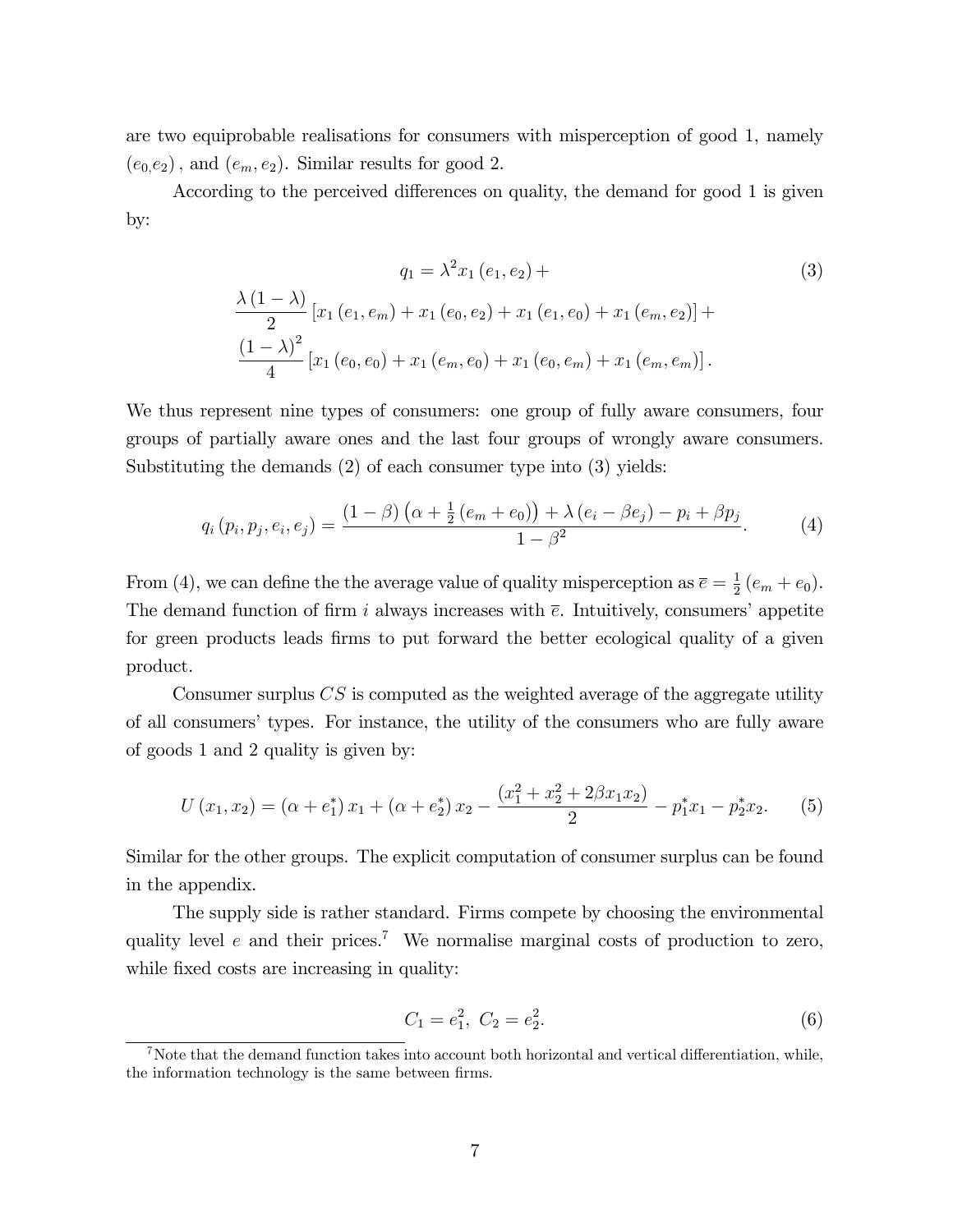Thus the profit of firm  $i$  is:

$$
\pi_i = p_i q_i (p_i, p_j) - C_i. \tag{7}
$$

In the spirit of Arora and Gangopadhyay (1995), the maximum level of emission allowed in the production process is denoted as  $\overline{E}$ . Firm i's investment in environmental quality reduces total emissions of an amount  $e_i$ . Hence the net level of emission is  $E = \overline{E} - (e_1 + e_2)$ , where  $E > 0$ . This assumption rules out the unrealistic case in which investing in green quality more than offsets pollution. Indeed although new technologies and cleaner fuel can help cut down emissions of pollutants into the atmosphere, they are not replacing the non-green conventional production eliminating definitively the environmental damage. As standard in the literature, the environmental damage is assumed as a quadratic function of emissions,  $D = dE^2$ , where d represents the marginal damage of emissions.<sup>8</sup>

Thus social welfare is given by:

$$
SW = \sum_{i}^{1,2} \pi_i + CS - D.
$$

The timing of the game is as follows. In the first stage, firms choose the level of environmental quality. In the second stage, firms compete in prices. The equilibrium concept is the subgame perfect equilibrium by backward induction.

## 3 Baseline results

In the market stage, each firm i maximises profits with respect to  $p_i$ . The equilibrium price is

$$
p_i^*(e_i, e_j) = \frac{\left(2 - \beta - \beta^2\right)\left[\alpha + \overline{e}\left(1 - \lambda\right)\right] + \lambda\left[e_i\left(2 - \beta^2\right) - \beta e_j\right]}{4 - \beta^2},\tag{8}
$$

where  $p_1^* = p_2^*$  if and only if  $e_1 = e_2$ . The equilibrium price of firm i is decreasing in the quality level chosen by its rival,  $e_j$ . Intuitively, a rise in consumers' consciousness increases their willingness to pay for environmental quality and reflects a higher consumer's marginal utility when they buy a green product. When a rival's quality increases, the premium commanded by one's own quality level at equilibrium is monotonically reduced. Indeed, the whole demand function to firm  $i$  is shifted down. This negative effect is higher the larger the degree of the substitutability between the two goods,  $\beta$ .

<sup>8</sup>For simplicity, we abstract away from spillovers in the industry.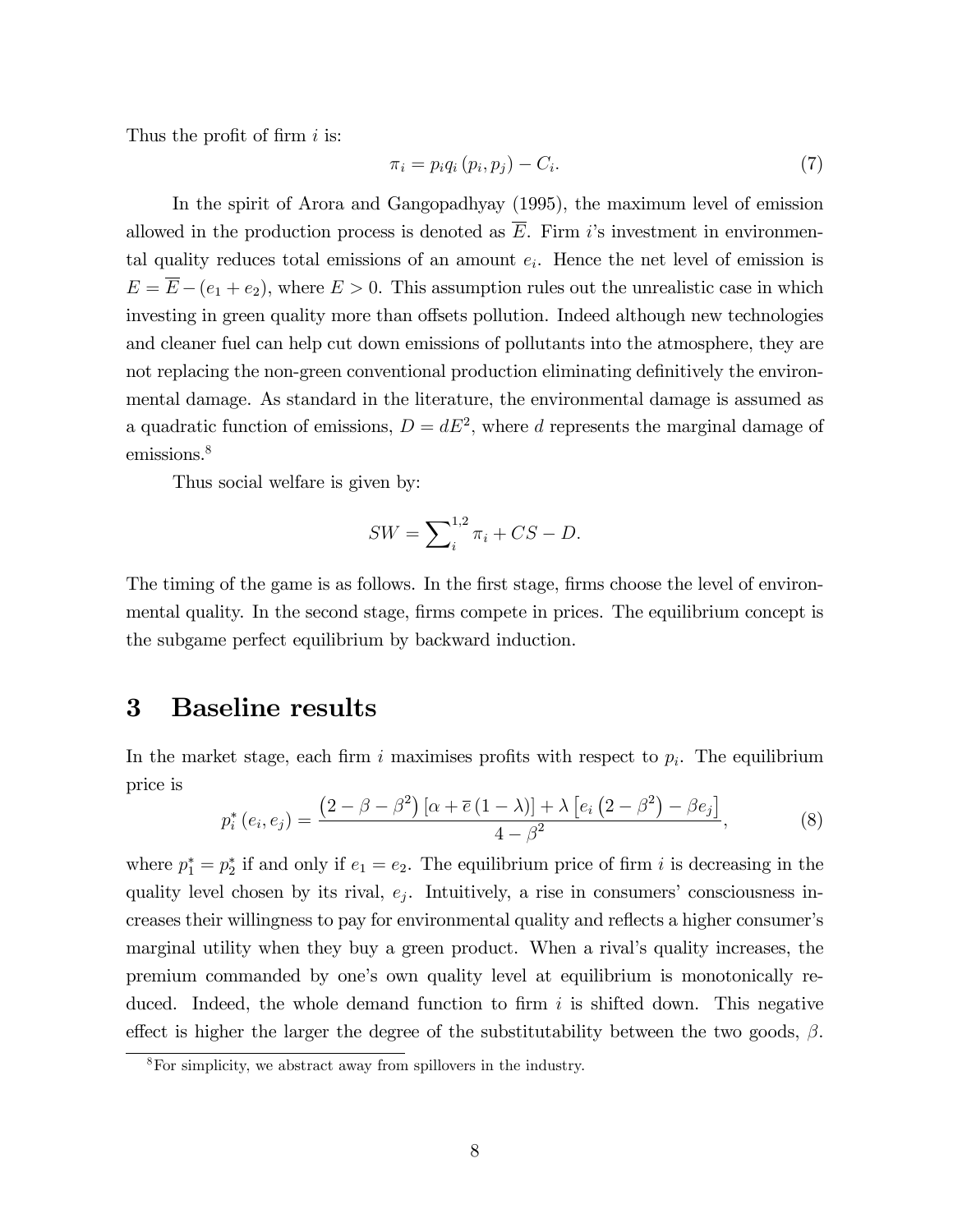Equilibrium quantities are consequently given by:

$$
q_i^* (p_i^* (e_i, e_j), p_j^* (e_i, e_j)) = \frac{p_i^*}{1 - \beta^2}.
$$
 (9)

Thus they have the same properties of prices with respect to  $e_j$  and  $\overline{e}$ .

In the first stage, each firm  $i$  maximises its profit with respect to its environmental quality  $e_i$ :

$$
\max_{e_i} \pi_i = \frac{\left[p_i^*(e_i, e_j)\right]^2}{1 - \beta^2} - C_i(e_i, e_j).
$$

The first order condition yields the best reply function for firm  $i$ :

$$
e_i(e_j) = e(0) - \frac{\lambda^2 \beta (2 - \beta^2)}{(4 - \beta^2)^2 (1 - \beta^2) - \lambda^2 (2 - \beta^2)^2} e_j,
$$
\n(10)

where

$$
e(0) = \frac{\lambda (2 - \beta^{2}) (1 + \beta) (1 - \beta) [(1 - \lambda) (e_{m} + e_{0}) / 2 + \alpha]}{(4 - \beta^{2})^{2} (1 - \beta^{2}) - \lambda^{2} (2 - \beta^{2})^{2}},
$$

and the denominator is always positive.<sup>9</sup> A preliminary result can be summarised in the next lemma:

#### Lemma 1 Green qualities are strategic substitutes.

A firm's marginal revenue is sensitive to a change in its own environmental quality relative to a change in the rival's. Given the values of  $\lambda$  and  $\beta$ , the magnitude of quality difference indicates the degree to which consumers' perceive the differentiation among the two products, or inversely, how close strategic substitutes the products are from the firms' perspectives. Thus an increase of the environmental quality of the competitor increases the marginal return from investing in quality. When the degree of substitutability increases, the two products become more homogeneous (lower differentiation or strategically perfect substitutes) and the firms' profits would drop to a lower level. Solving the system of  $(10)$ , the equilibrium qualities are symmetric:

$$
e_i^* = \frac{\lambda (2 - \beta^2) [\alpha + (e_m + e_0) (1 - \lambda) / 2]}{(2 - \beta)^2 (1 + \beta) (2 + \beta) - \lambda^2 (2 - \beta^2)^2}.
$$
 (11)

<sup>&</sup>lt;sup>9</sup>See the appendix.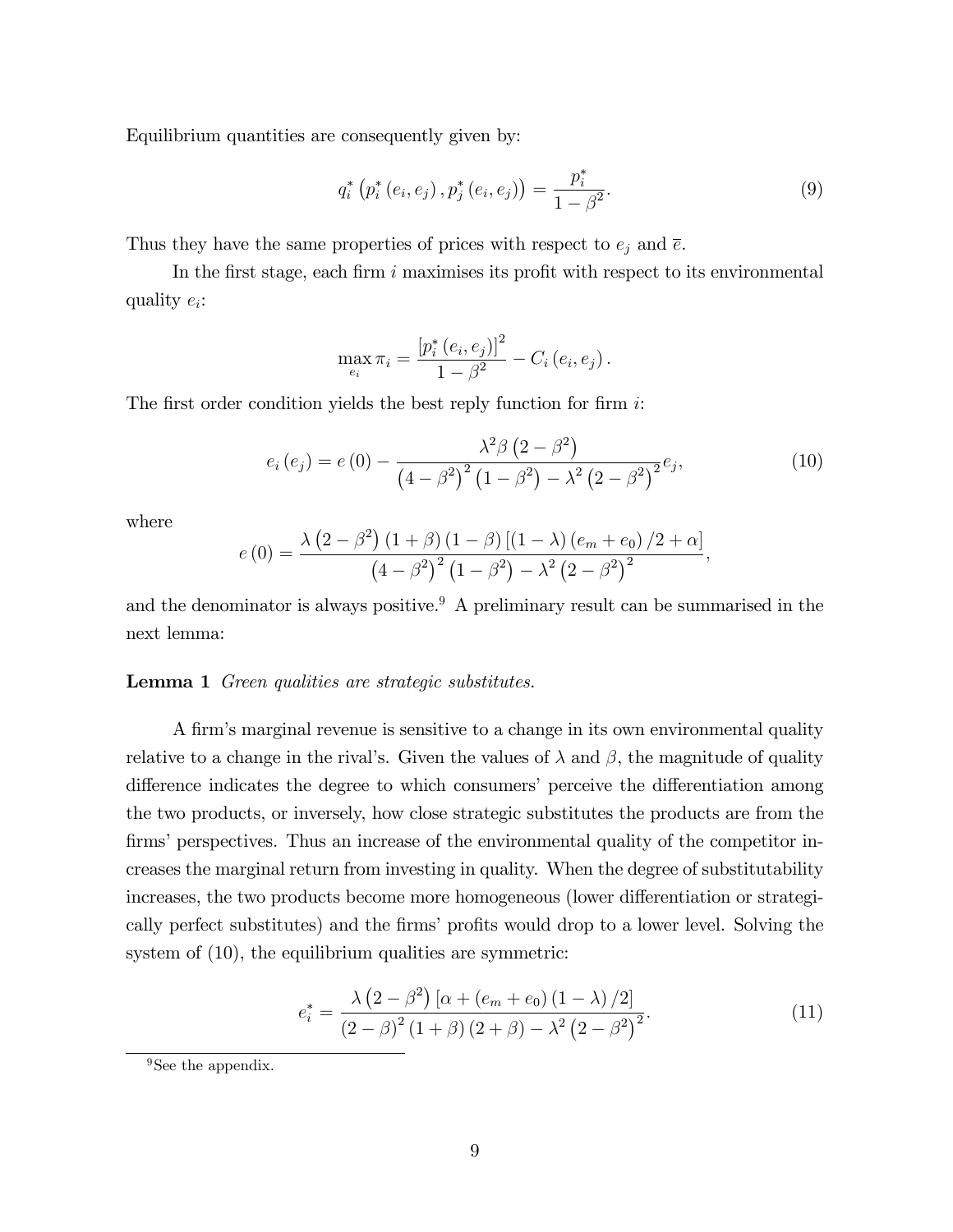Condition  $e_i^* > e_0$  holds for

$$
e_0 < \widetilde{e}_0 \equiv \frac{\lambda \left(2 - \beta^2\right) \left[e_m \left(1 - \lambda\right) + 2\alpha\right]}{2 \left(2 - \beta\right)^2 \left(1 + \beta\right) \left(2 + \beta\right) + \lambda \left(1 + \lambda\right) \left(2 - \beta^2\right)}.
$$
\n(12)

Eq.  $(12)$  highlights the role played by the underestimation of consumers' perception and their belief that a higher environmental quality on the upper bound,  $e_m$ , signals an increase in the total environmental quality of the production process. The solution concept is therefore satisfied whenever the underestimation of perception is not too high, otherwise is not feasible. Moreover this symmetric outcome arises when the degree of substitution is not too high. Note that the equilibrium outcome of the pure vertically differentiated duopoly model cannot realise as a limiting case of our model as  $\beta$  tends to 1. The demand systems are quite distinct to the case with only vertical differentiation. In our system, each consumer buys a variable quantity of both goods, whereas she buys a single unit of one good in the purely vertical differentiation models.<sup>10</sup> In equilibrium, firm  $i$ 's prices and profits are respectively,

$$
p_i^* = \frac{(1 - \beta^2)(4 - \beta^2)}{\lambda(2 - \beta^2)} e_i^*,
$$
\n(13)

and

$$
\pi_i^* = \frac{\left(1 - \beta^2\right) \left(4 - \beta^2\right)^2 - \lambda \left(2 - \beta^2\right)^2}{\lambda^2 \left(2 - \beta^2\right)^2} \left(e_i^*\right)^2. \tag{14}
$$

We are now in a position to examine the characteristics of the equilibrium. Begin the comparative statics by evaluating how a variation in the degree of substitutability influences the equilibrium quality. We obtain that:

#### Lemma 2 The investment in green quality decreases the more the goods are substitutes.

Lemma 2 suggests that the equilibrium quality is directly related to the degree of product substitutability only if the extra cost of producing green quality is sufficiently low. The convenience of the investment places countervailing incentives on a firm's optimal level of quality. Lower margins decrease the immediate costs of production, but also reduce the opportunity to face a higher demand due to consumers' environmental consciousness.

 $10$ See Gabszewicz and Thisse (1979, 1980) and Shaked and Sutton (1982), inter alia.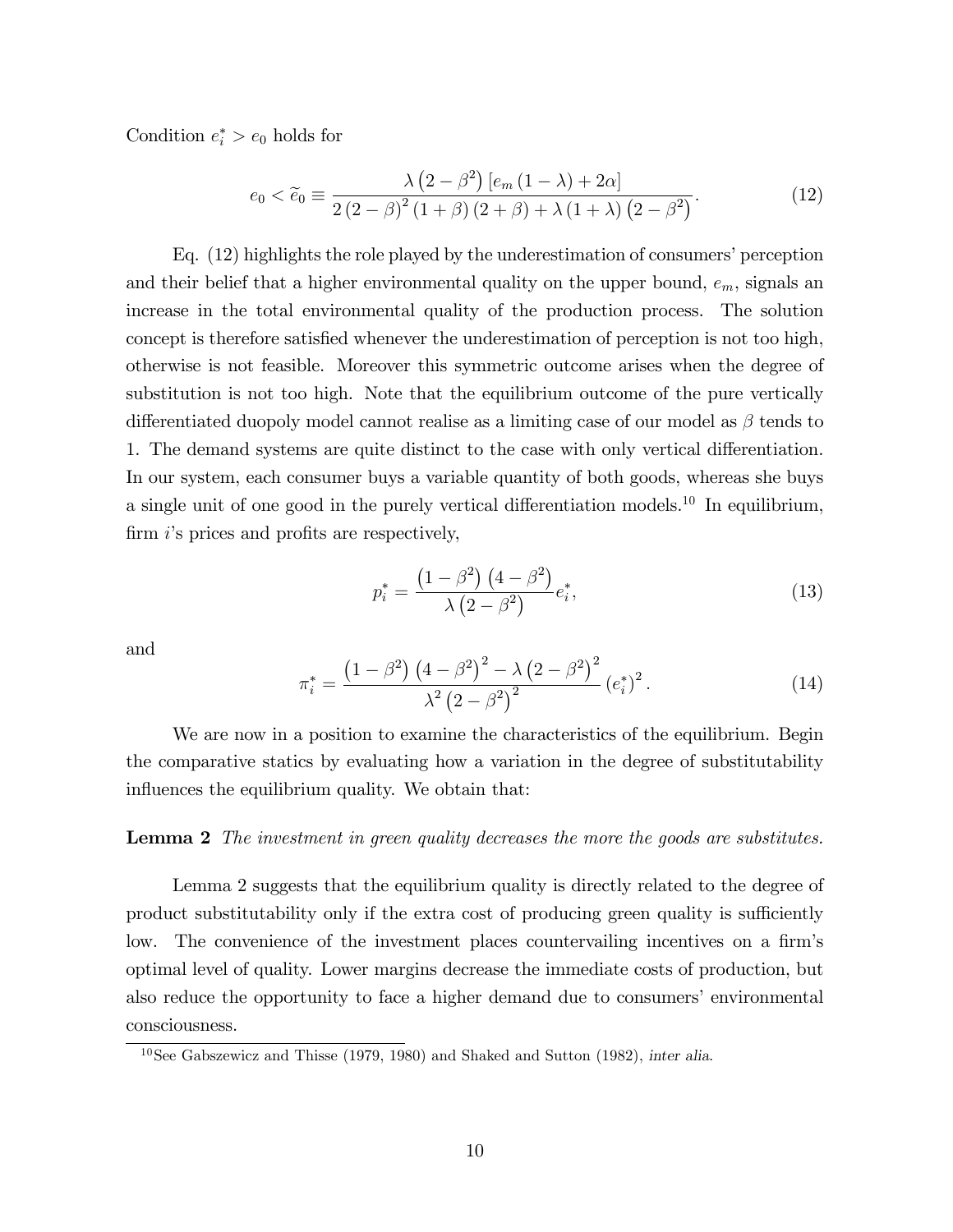Consider further the analysis of a variation in the average perception of environmental quality. Differentiating the equilibrium qualities,

$$
\frac{\partial e_i^*}{\partial \overline{e}} = \frac{2\lambda (2-\beta) (2-\beta^2) (1-\lambda)}{4 (2-\beta) [2(1+\beta) (2+\beta) - \lambda^2]} > 0.
$$
\n(15)

The uncertainty about the value of the quality of a good has directly implications with personal misperception. In particular, given (15) together with (9), (13) and (14), it follows that,

**Proposition 1** Qualities, prices, quantities and profits in equilibrium increase in the average misperception of environmental quality.

The chain of evaluations leading to an increase in profits, prices and quantities from an increase in the misperception is fairly straightforward. Indeed Proposition 1 implies that, the higher the average quality perceived by the non-environmentally aware consumers, the larger the demand for firm's product and the higher the firms' incentives to invest in environmental quality due to a higher price in equilibrium.

## 4 Regulatory interventions

Emissions taxes and environmental standards are widely considered as the most common policy instruments for regulation of environmental externalities. Taxes generally raise government revenue, while usually an environmental standard specifies with a certain degree of precision the actions that a firm should undertake to achieve certain objectives.<sup>11</sup>

An emission tax works through the market by imposing a higher cost per unit of production. Pollution is therefore priced by the tax inducing entrepreneurs to release less of it. By leaving polluters free to choose their optimal emission levels, they can use their own strategy in order to minimize their costs. The optimal process for polluters minimizes their total private costs by reducing emissions until the tax rate equals their marginal abatement cost. This could be determined by any combination of pollution abatement or green innovation as in Chang (2011).

The environmental standard requires firm's emission not to fall short of a given level. With perfect information and a definite quality standard, a firm has in principle the same total abatement costs as in the tax system, but unlike the tax system it does

 $11$ See Holland (2012).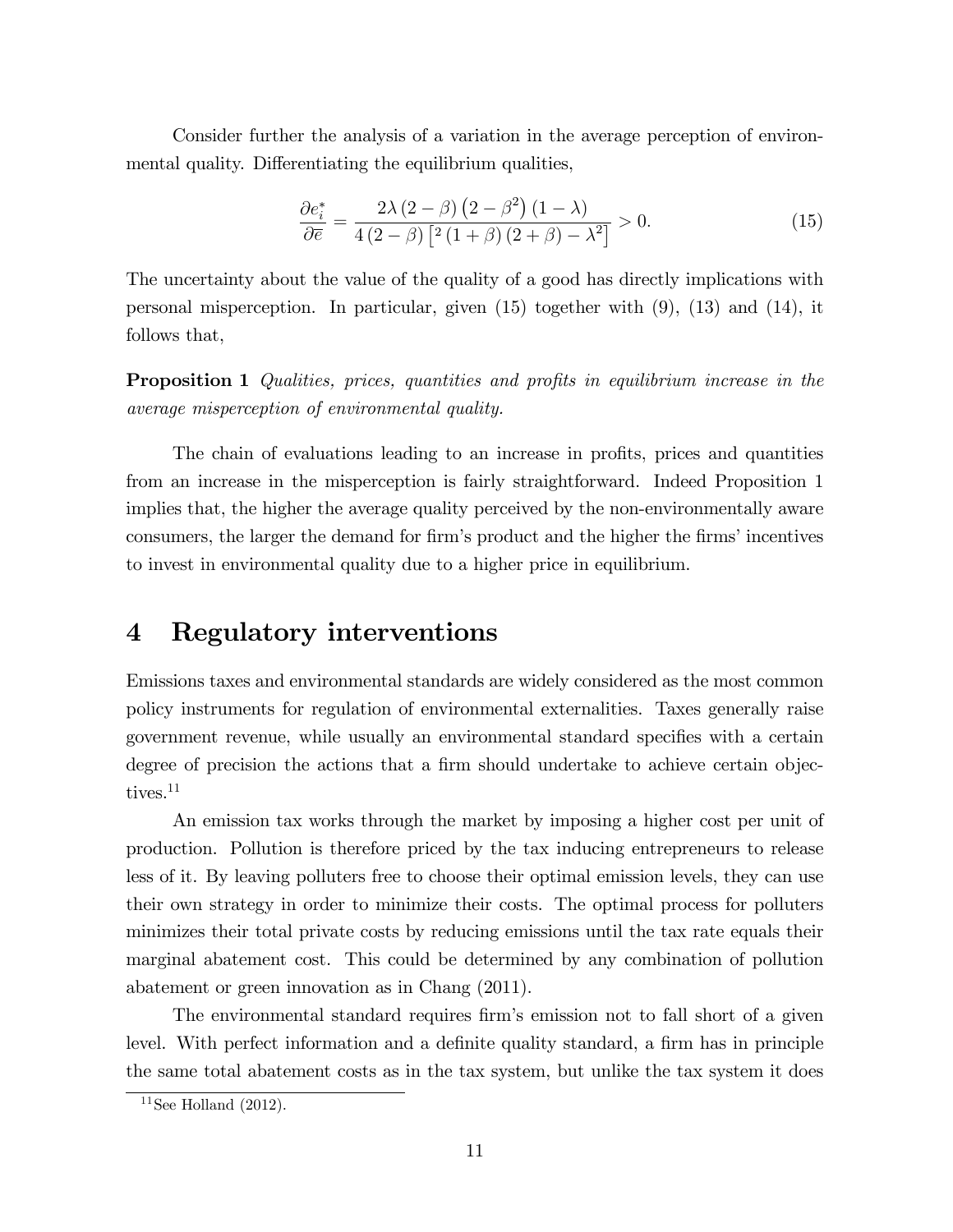not have to pay for abatement.<sup>12</sup> This result is confirmed in case of environmentally conscious consumers by Deltas et al. (2013).

From a public policy view, the net social benefits of the tax or a standard set at the socially efficient level of emissions are identical. What differs is the impact on the polluters. We observe that these results are not true in case of imperfect information on quality.<sup>13</sup> The aim of this section is therefore to point out whether these instruments and their impacts are indeed best in the presence of misperception of quality and greenwashing (Lyon and Maxwell, 2011). For each intervention, we evaluate first the case in which regulation is exogenous, then we assume it being endogenously determined by the government with the aim of maximising social welfare. In particular, we suppose that the government pre-commits to its environmental policy. This implies that the optimal regulation does not react to the firms' decisions, but it is pre-determined.<sup>14</sup>

## 4.1 Tax on emissions

Begin by introducing a tax on emissions in the economy. Firm  $i$ 's profit function is given by:

$$
\pi_i = p_i q_i (p_i, p_j) - C_i - tE,
$$
\n
$$
(16)
$$

where taxation is a linear function of emissions  $E$ , and  $t > 0$  is the unit tax. In turn, social welfare becomes

$$
SW = \sum_{i}^{1,2} \pi_i + CS - D + T,
$$

where  $T = 2tE$  denotes total tax revenue. The market stage remains unchanged compared to the unregulated case. In the Örst stage, equilibrium qualities are:

$$
e_i^{t*} = -\frac{t(2-\beta)^2(1+\beta)(2+\beta) - 2\lambda \left[\bar{e}^2(1-\lambda) + \alpha\right](2-\beta^2)}{2(2-\beta^2)\left[(1+\beta)(2+\beta) - \lambda^2\right]}.
$$
 (17)

Eq. (17) underlines the role placed by the average misperception on quality level. In particular, it ináuences negatively the quality derived on tax emission. This result is still valid if the degree of substitution is high. Comparing the level of qualities with the

 $12$ See Bottega and De Freitas (2009).

<sup>&</sup>lt;sup>13</sup>See Sengupta (2012) for an alternative model in the presence of misperception of quality of green consumers.

 $14$ We thus abstract away from the debate on time-inconsistency of environmental policies. See Petrakis and Xepapadeas (2001 and 2003), and Golombek et al. (2010), inter alia.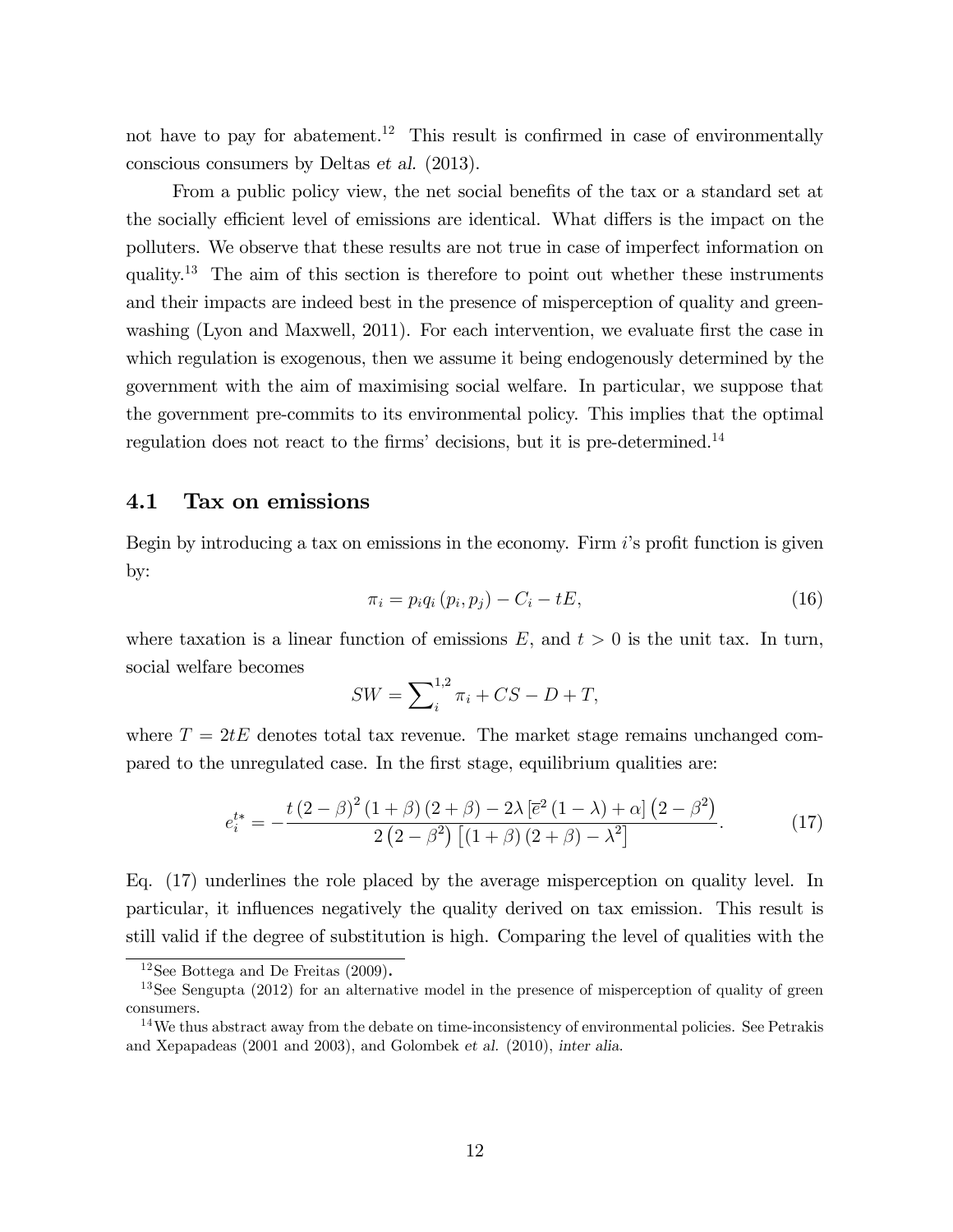(previous) unregulated case we get,

$$
e_i^* - e_i^{t*} = -\frac{t(2-\beta)^2 (1+\beta)(2+\beta)}{2(2-\beta^2) [(1+\beta)(2+\beta)-\lambda^2]} < 0.
$$
 (18)

Therefore,

**Proposition 2** The introduction of a tax on polluting emission increases the investment in environmental quality.

By introducing a Pigouvian tax, the objective of investing in environmental quality becomes two-fold: a firm invests in green quality in order to acquire green consumers, meanwhile, the investment reduces fiscal costs.

Now suppose that there is a pre-stage where government sets a Pigouvian tax with the aim to maximise social welfare. The first order condition of  $SW$  with respect to t yields the socially optimal tax  $t^*$  (see the appendix). The result can be summarised as follows:

**Proposition 3** The level of optimal taxation (see the appendix for definitions of  $\tilde{e}$  and  $\overline{d}$ ):

- increases with the marginal damage of emissions when  $\bar{e} > \tilde{e}$ .
- decreases with the average perception of environmental quality when  $d > \tilde{d}$ .

The results of Proposition 3 can be explained as follows. At the optimum, with high marginal damage of emission, the increase of demand needs to be compensated by higher taxation. Nonetheless, a high perception of environmental quality induces greater demand functions such that a lower level of taxation is sufficient to reach the optimum.

The last result intuitively suggests how the optimal tax reacts to the presence of greenwashing by the analysis of a variation in  $e_m$ . Differentiating  $t^*$  with respect to  $e_m$ (see the appendix) yields:

$$
\frac{\partial t^*}{\partial e_m} < 0,\tag{19}
$$

for  $d > \tilde{d}$ . The intuition is similar too: a higher level of greenwashing stimulates demand, hence a lower tax is enough to reach the optimum.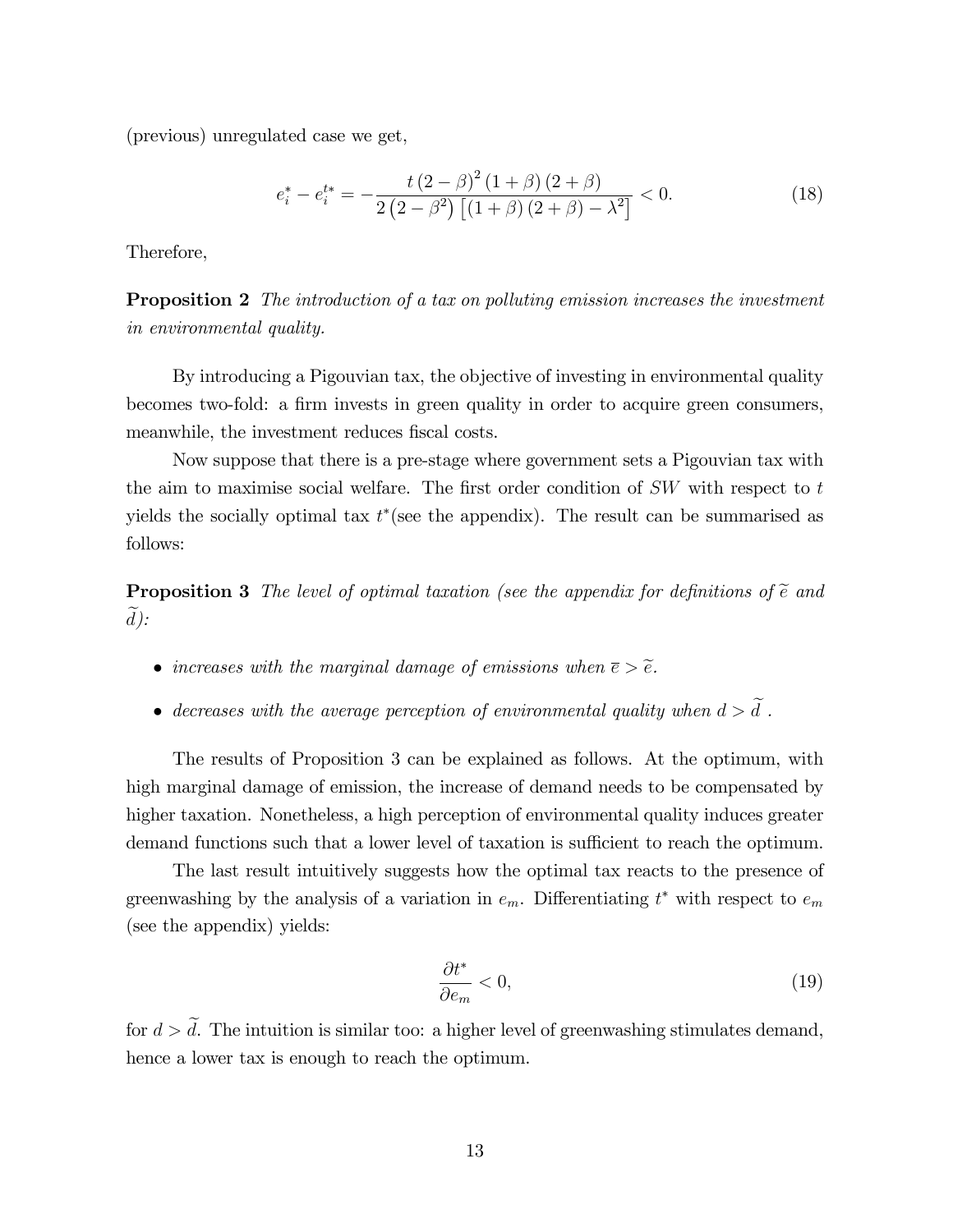## 4.2 Environmental standard

In this section we introduce an environmental standard that sets the minimum level of environmental quality. It is generally defined by regulation which specifies the maximum permissible concentration of a potentially hazardous chemical in an environmental sample. We denote it as  $\hat{e} > e_0$ , i.e., a predetermined value higher than the lower bound in misperception.<sup>15</sup> Whenever  $\hat{e} > e_0$ , eco-friendly consumers, who receive the low quality signal for good *i*, revise their beliefs and update it to  $e_0 = \hat{e}$ . This increases their willingness to pay for that product. Begin by evaluating how this influences the quality investment in equilibrium. Differentiating  $e_1^*$  and  $e_2^*$  with respect to  $e_0$ , it yields:

$$
\frac{\partial e_i^*}{\partial e_0} = \frac{\lambda \left(2 - \beta^2\right) (1 - \lambda)}{2 \left(2 - \beta\right)^2 \left[ (1 + \beta) (2 + \beta) - 2\lambda^2 \right]} > 0. \tag{20}
$$

This result implies that the environmental standard has a positive impact on firms' qualities satisfying the higher need of green products.

Proposition 4 Introducing an environmental standard increases the quality investment of both Örms.

The higher willingness to pay of consumers in turn affects the firms' incentives to invest in environmental quality. The implementation of a standard guarantees a higher level of green type due to the exogenous threshold. With regards to the effect of substitutability among goods, we differentiate with respect to  $\beta$  such that:

$$
\frac{\partial e_i^*}{\partial e_0 \partial \beta} = -\frac{\lambda \left(8 - 8\beta - 2\beta^2 + 8\beta^3 + \beta^4 - 2\beta^5\right) (1 - \lambda)}{2 \left[8 + 4\beta - \beta^3 + \beta^4 - 2\lambda^2 - \beta^2 \left(6 - \lambda^2\right)\right]^2} < 0.
$$
\n(21)

This implies that the substitutability among goods,  $\beta$ , reduces the impact of this policy in the market. The lack of strategic effects imply that, even if the environmental standard succeeds in inducing cleaner products, its efficacy depends on products substitutability. Moreover, the higher willingness to pay for green products induces firms to invest in higher quality and green innovation. This effect is still higher, the more the goods are substitutes. Let us evaluate how the impact of the environmental standard influences qualities, prices, quantities and profits. According to Proposition 1 and observing the role of the standard, it follows that:

<sup>&</sup>lt;sup>15</sup>This procedure is borrowed from Garella and Petrakis (2008).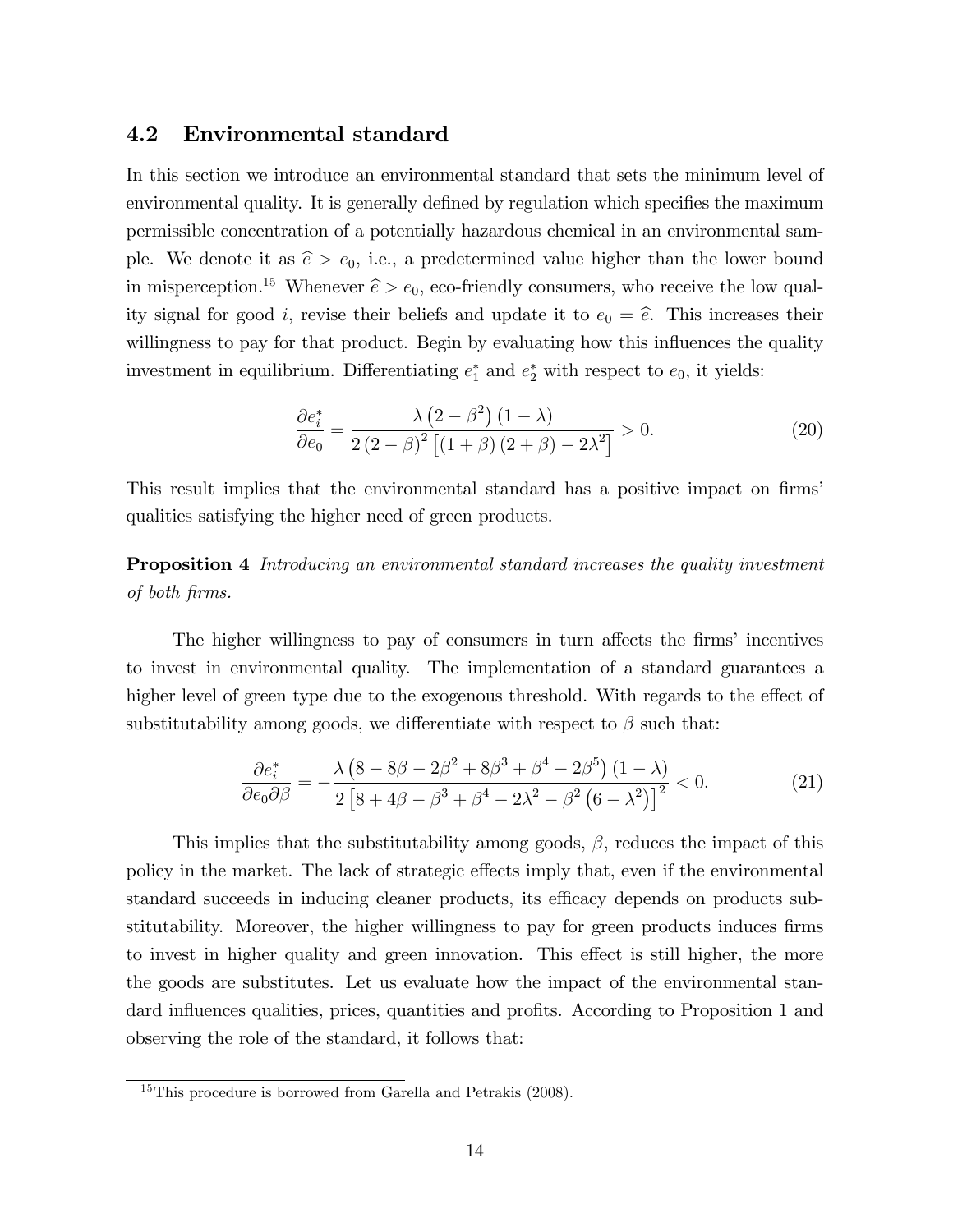**Proposition 5** Qualities, prices, quantities and profits rise in equilibrium if an environmental standard,  $\hat{e}$ , is introduced such that  $\hat{e} > e_0$ .

Since the consumers' willingness to pay is increased with respect to the unregulated case, their demand for both goods shifts up. Firms offer goods of higher quality, so that they can also charge higher prices. In turn profits increase.

Consider next the introduction of an endogenous environmental standard.<sup>16</sup> Suppose that there is a pre-stage in which the government sets an environmental standard  $\hat{e} > e_0$  so as to maximise social welfare. Consumers will update their evaluation of the lower bound of environmental quality, so that  $e_0^* = \hat{e}$ . The first order condition with respect to  $e_0$  yields (see the appendix)  $e_0^*$ .

The first question is whether or not the introduction of an optimal environmental standard would bite, i.e., if it indeed affects the level of investment in environmental quality of the firm or not. Comparing  $\hat{e}^*$  with  $e_i^*$ , i.e., the equilibrium quality in the unregulated case yields:

 $e_0^* - e_i^* > 0,$ 

for

$$
e_m > \tilde{e}_m, \tag{22}
$$

where  $\widetilde{e}_m$  is defined in the appendix. Hence

**Proposition 6** An optimal environmental standard bites only if the overestimation of the environmental quality  $e_m$  is sufficiently high.

Proposition 6 shows how the perception of environmental quality may affect the effectiveness of a policy based on environmental standards. In particular, when consumers' overestimation is high, then demands increase even in case of low perception. Indeed, firms are willing to invest less in environmental quality since consumers overestimate it considerably. In this case, the introduction of an optimal environmental standard induce firms to invest more in quality, and therefore, it is an effective regulatory tool in industries where greenwashing is adopted. Finally, note that there is no trade-off between consumer surplus and damage function. This is due to the fact that the quality is green and consumers internalise it in their utility function, so that incentives are aligned. This effect does not emerge in situations where quality is hedonic rather than green. In this case, an increase in consumer surplus would imply higher emissions (Lambertini and Tampieri, 2012 and Ecchia et al., 2013).

<sup>16</sup>See Ecchia and Lambertini (1997) for an analysis of endogenous minimum quality standard.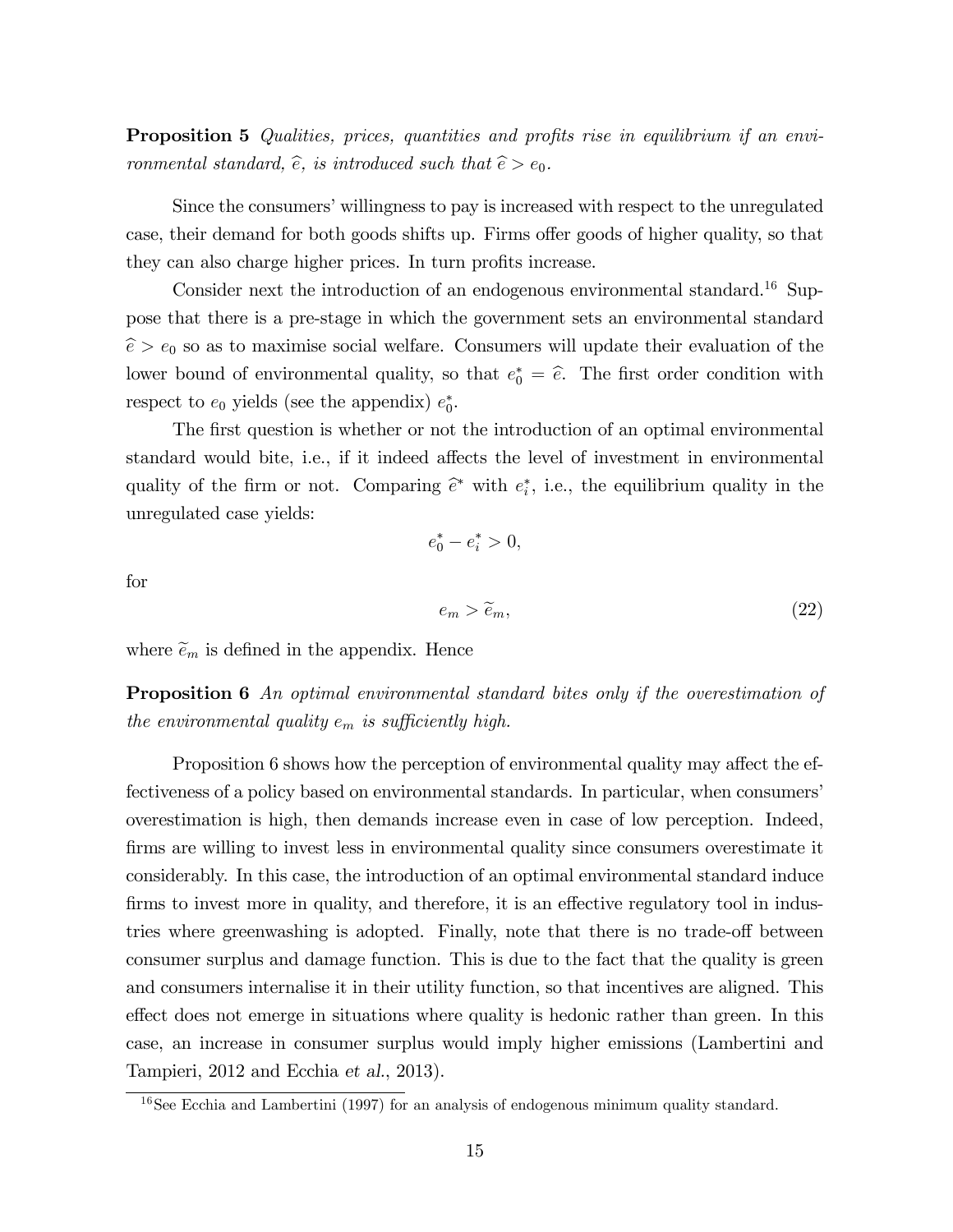We then examine the introduction of an optimal environmental standard on greenwashing. Differentiating  $e_0^*$  with respect to  $e_m$  yields:

$$
\frac{\partial e_0^*}{\partial e_m} > 0,\t\t(23)
$$

for  $d < \hat{d}$  (see the appendix for eq. (23) and the definition of  $\hat{d}$ ). Equation (23) suggests that, if the marginal damage is relatively low, then the overestimation of the environmental quality increases the level of the optimal environmental standard. This also guarantees an effective policy by the government, since the optimal standard reacts to the level of greenwashing. The effect emerges only if the emissions are not so harmful or relatively limited over time. Otherwise, the presence of greenwashing reduces the endogenous threshold motivated by lower expected returns.

## 4.3 Tax vs standard

We now propose a simple simulation to examine the impact of the two optimal policies on quality levels. Unlike the case of perfect information, where the effect on qualities is analogous between the two interventions (Holland, 2012), we show that the misperception in qualities determines a different effect of the emission tax and the standard.

We compare the equilibrium qualities when either the optimal tax or the optimal standard are applied. We allow the quality levels to change according to the marginal damage of emission d. We assume generic values of the parameters of the model: the proportion of consumers that recognise the quality of one good  $(\lambda)$  is equal to 0.1; the substitutability among goods,  $\beta$ , is assumed to be 0.3; while, the constant coefficient  $\alpha$ is 1. Finally, since introducing the emission standard does not affect qualities whenever the overestimation is relatively low (see Proposition 6), we set the conditions on  $e_m$  such that the environmental standard is biting.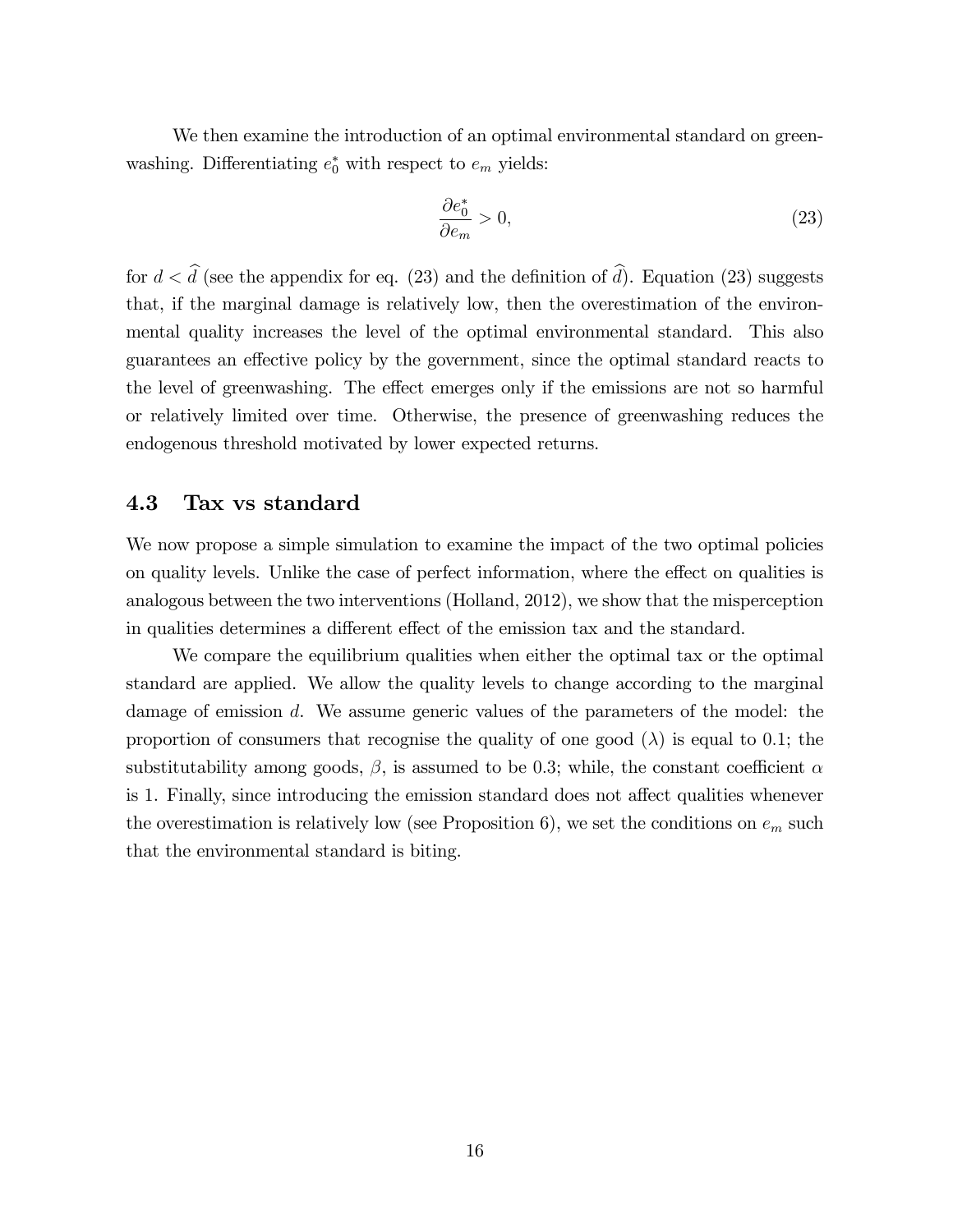

Figure 1 summarises the results. Equilibrium quality in the presence of optimal taxation is an increasing and concave function of marginal damage of emission, while the equilibrium quality is decreasing and concave with environmental standard. Both interventions exert an ongoing pressure on price competition and reduce the output of the not eco-friendly products. For lower level of damage, the environmental standard with misperception ensures higher level of quality. The results are not confirmed for higher value of d, where a tax on emission guarantees higher level of environmental quality. This shift occurs since an emission tax imposes a higher unit of production cost. Its impact expands for higher level of emissions, rising abatement costs.

## 5 Concluding remarks

In a world where green consumers misperceive the environmental quality of products and the consequent damage caused by firm's production, we have analysed how misperception influences the incentive to invest in cleaner production as regulatory interventions. The heterogeneity of information that agents can receive guarantees higher profits for firms, and the effect is higher the larger the impact of greenwashing in the market. The introduction of a tax on emissions rises the investment in environmental quality due to the higher cost of production, and quality always increases. An optimal environmental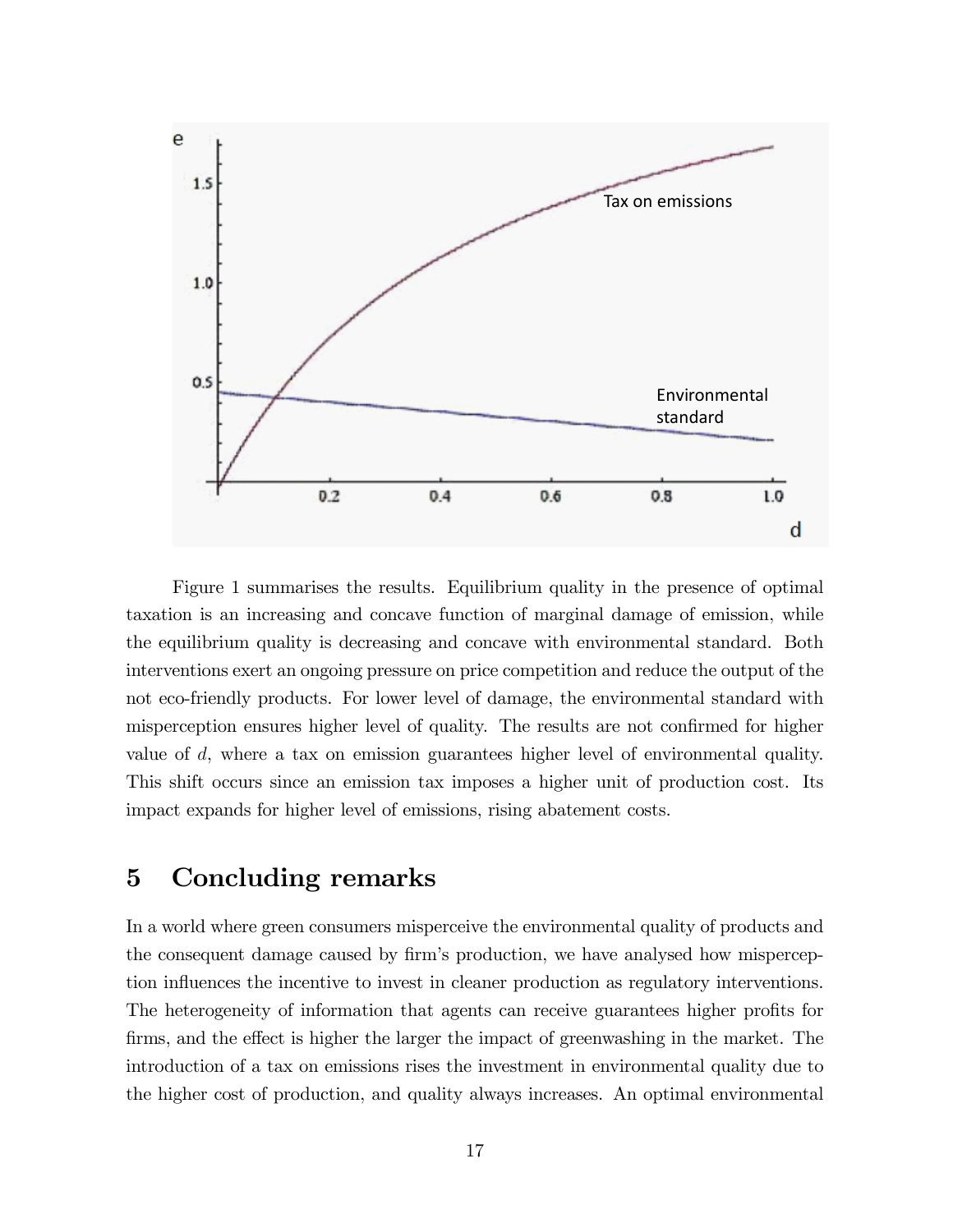standard can be effective against greenwashing, conditional to a low marginal damage of emissions.

A possible extension of the present analysis may take into account asymmetric technologies among firms. The idea is that the importance of environmental perception is reduced whenever one firm is more efficient than the competitor. This proxies the market power of the efficient firm with higher profits as quality increases. Accordingly, the weight of overestimation (and in turn greenwashing) in determining quality is relatively lower than in the symmetric case, since profits for the efficient firm grow more than its less efficient competitor. By the same token, the level of the average value of quality misperception has a lower weight for the efficient firm than for the inefficient one. It is higher in the presence of an environmental standard rather than with a tax on emission, since the former policy does not affect production costs. These impacts could be so large under the standard relative to the tax that outweighs the reduction in the environmental quality of the products. The analysis with asymmetric technology among firms is left for future research.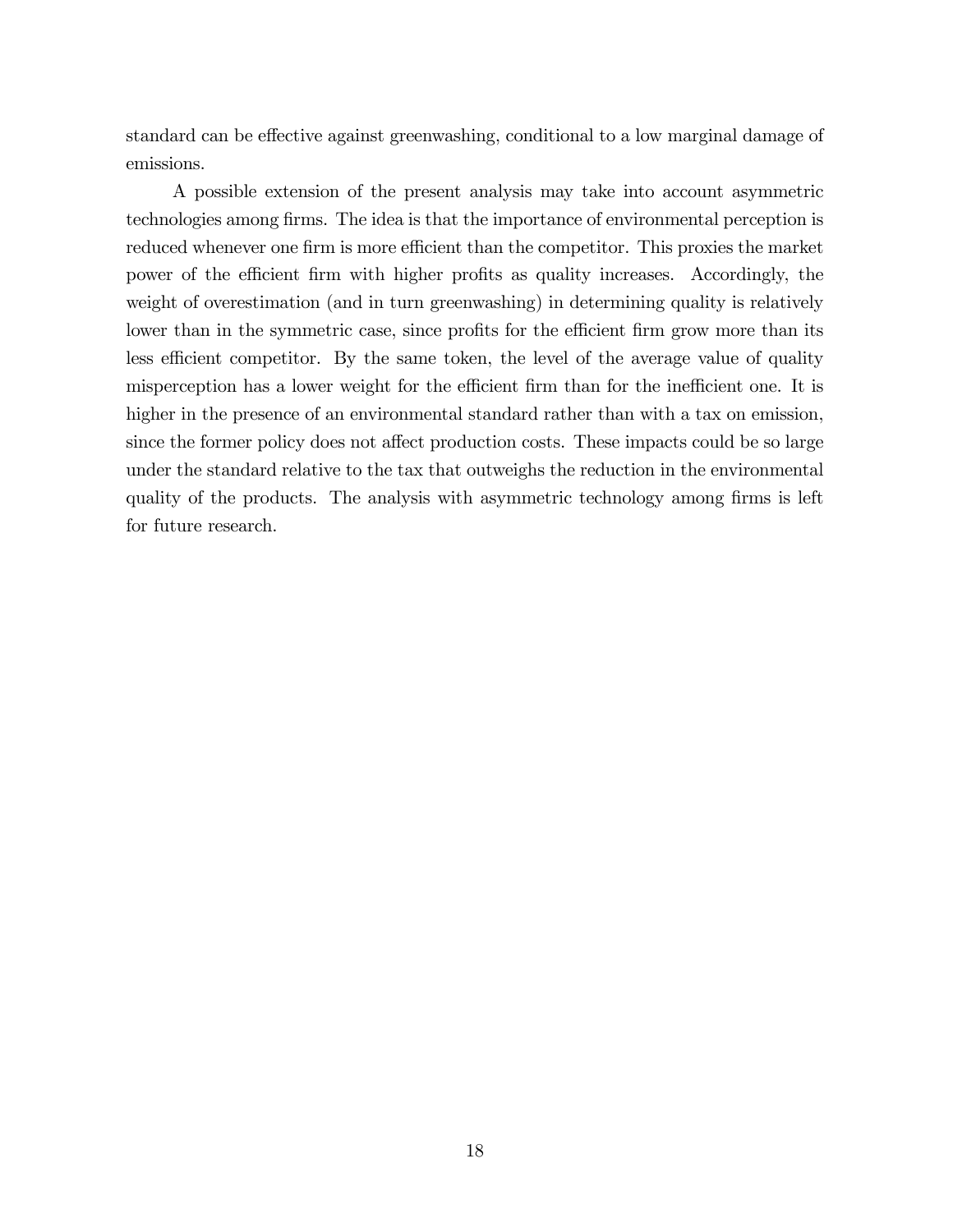## References

- [1] André, F.J., González, P. and Porteiro, N. 2009. Strategic quality competition and the Porter hypothesis. Journal of Environmental Economics and Management 57: 182-194.
- [2] Arora, S. and Gangopadhyay, S. 1995. Toward a theoretical model of voluntary overcompliance. Journal of Economic Behavior and Organization 28: 289-309.
- [3] Bansal, S and Gangopadhyay, S. 2003. Tax/subsidy policies in the presence of environmentally aware consumers. Journal of Environmental Economics and Management 45: 333-355.
- [4] Bottega, L. and De Freitas, J. 2009. Public, private and nonprofit regulation for environmental quality. Journal of Economics and Management Strategy 18: 105- 123.
- [5] Chang, C.H. Consumers keen on green but marketers donít deliver. Advertising Age 63: 2-4.
- [6] Chang, C.H. 2011. The ináuence of corporate environmental ethics on competitive advantage: The mediation role of green innovation. Journal of Business Ethics 104: 361-370.
- [7] Chase, D. and Smith, T.K., 1992. Competitive investment in clean technology and uninformed green consumers. Auburn Economics Working Paper Series auwp2012- 08.
- [8] Chen, Y.S. 2008. The driver of green innovation and green image Green core competence. Journal of Business Ethics 81: 531-543.
- [9] Chen, Y.S. and Chang, C.H. 2013. Greenwash and green trust: the mediation effects of green consumer confusion and green perceived risk. Journal of Business Ethics 114: 489-500.
- [10] Conrad, K. 2005. Price competition and product differentiation when consumers care for the environment. Environmental and Resource Economics 31: 1-19.
- [11] Cremer, H. and Thisse, J.F. 1999. On the taxation of polluting products in a differentiated industry. European Economic Review 43: 575-594.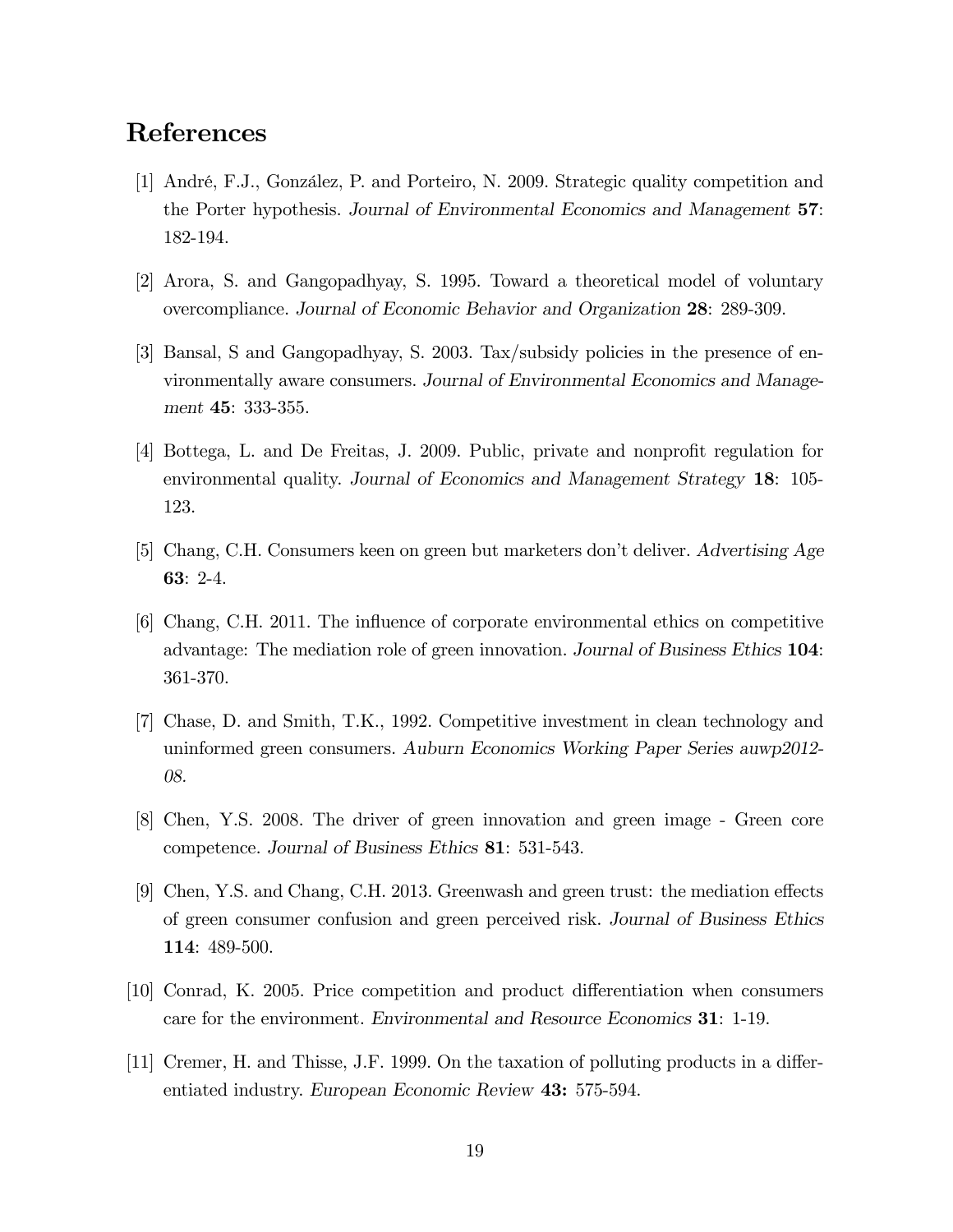- [12] Deltas G., Harrington D. R., Khanna M., 2013. Oligopolies with (somewhat) environmentally conscious consumers: Market Equilibrium and Regulatory Intervention. Journal of Economics and Management Strategy 22: 640-667.
- [13] Doni, N. and Ricchiuti, G. 2013. Market equilibrium in the presence of green consumers and responsible firms: A comparative statics analysis. Resource and Energy Economics 35: 380-395.
- [14] Ecchia, G., Lambertini, L. 1997. Minimum quality standards and collusion, Journal of Industrial Economics 45: 101-113
- [15] Ecchia, G., Lambertini, L. and Tampieri, A. 2013. Minimum quality standards in hedonic markets with environmental externalities. Environmental Modeling and Assessment 18: 319-323.
- [16] Eriksson, C. 2004. Can green consumerism replace environmental regulation? A differentiated-products Examples. Resource and Energy Economics 26: 281-293.
- [17] Garella, P. G., and Petrakis, E. 2008. Minimum quality standards and consumersí information. Economic Theory 36: 283-302.
- [18] Garcia-Gallego, A. and Georgantzis, N. 2009. Market effects of changes in consumers' social responsibility. Journal of Economics and Management Strategy, 19: 453-487.
- [19] Golombek, R., Greaker, M., and Hoel, M. 2010. Climate Policy without Commitment. CESifo WP 2909.
- [20] Häckner, J. 2000. A note on price and quantity competition in differentiated oligopolies. Journal of Economic Theory 93: 233-239.
- [21] Holland, S. 2012. Emissions taxes versus intensity standards: Second-best environmental policies with incomplete regulation. Journal of Environmental Economics and Management 63: 375-387.
- [22] Kim, Y. and Choi, S.R. 2005. Antecedents of green purchase behaviour: An examination of collectivism, environmental concern and PCE. Advances in Consumer Research 32: 592-599.
- [23] Kohl, M. F., 1991. Good Earth Art. Bellingham: Bright Ring Publishing.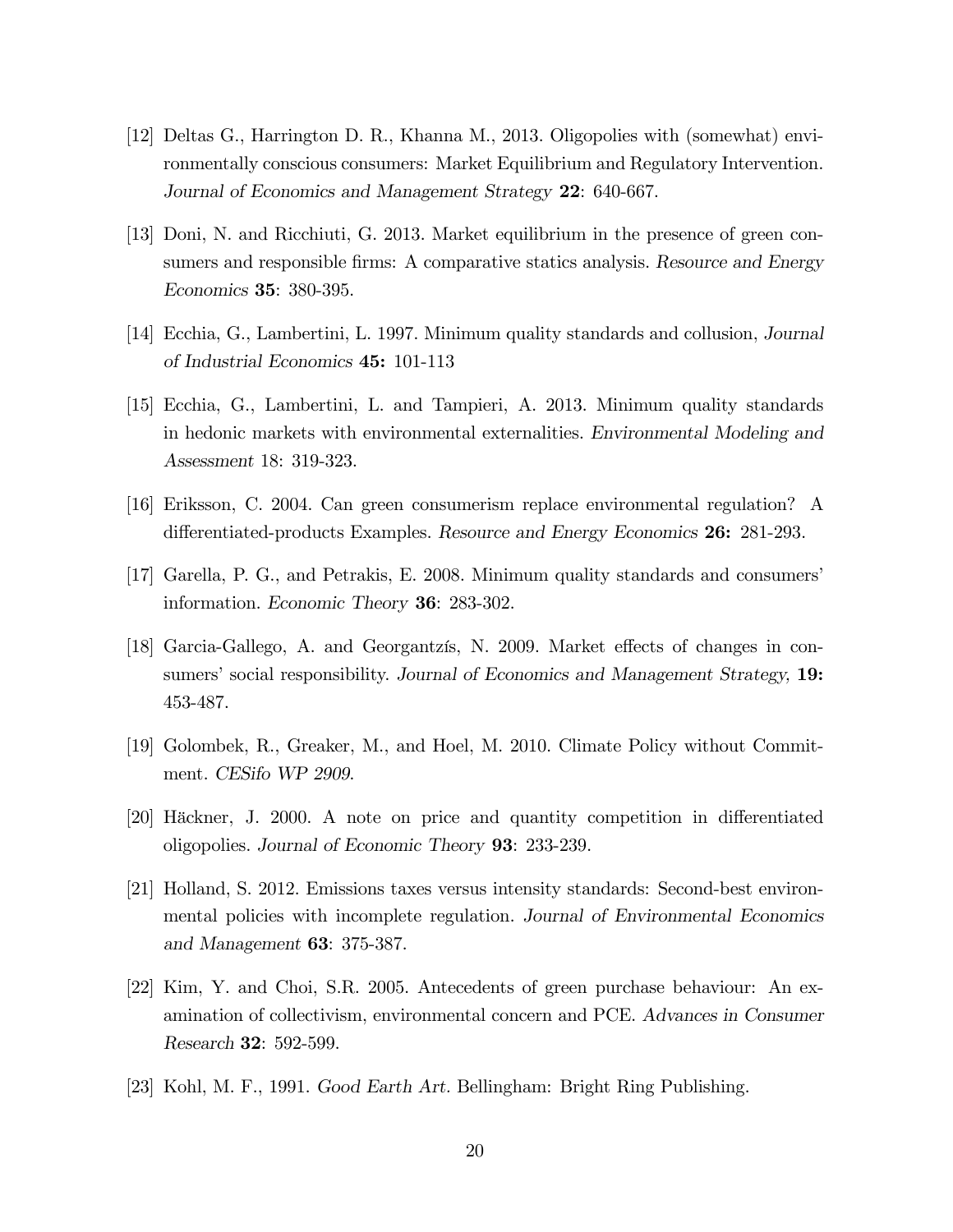- [24] Lambertini, L. and Tampieri, A. 2012a. Do minimum quality standards bite in polluting industries? Research in Economics 66: 184-194.
- [25] Lambertini, L. and Tampieri, A. 2012b. Vertical differentiation in a Cournot industry: The Porter hypothesis and beyond. Resource and Energy Economics 34: 374-380.
- [26] Liu, Z., Anderson, T.D. and Cruz, J.M. 2012. Consumer environmental awareness and competition in a two-stage supply chains. European Journal of Operational Research 218: 602-613.
- [27] Lyon, T.P. and Maxwell J. W. 2011. Greenwash: Corporate environmental disclosure under threat of audit, Journal of Economics and Management Strategy 20: 3-41
- [28] Lombardini-Riipinen, C. 2005. Optimal tax policy under environmental quality competition. Environmental and Resource Economics 32: 317-336.
- [29] Moraga-Gonzalez, J. L. and Padron-Fumero, N. 2002. Environmental policy in a green market. Environmental and Resource Economics 22: 419-447.
- [30] Petrakis, E. and Xepapadeas, A. 2001. To commit or not to commit: Environmental policy in imperfectly competitive markets. University of Crete Working Paper 110.
- [31] Petrakis, E. and Xepapadeas, A. 2003. Location decisions of a polluting Örm and the time consistency of environmental policy. Resource and Energy Economics 25: 197-214.
- [32] Reitman, V. 1992. Green products sales seem to be wilting. The Wall Street Journal 220: 18.
- [33] Rodriguez-Ibeas, R. 2007. Environmental product differentiation and environmental awareness. Environmental and Resource Economics 36: 237-254.
- [34] Sengupta, A. 2012. Investment in cleaner technology and signaling distortions in a market with green consumers, Journal of Environmental Economics and Management 64: 468-480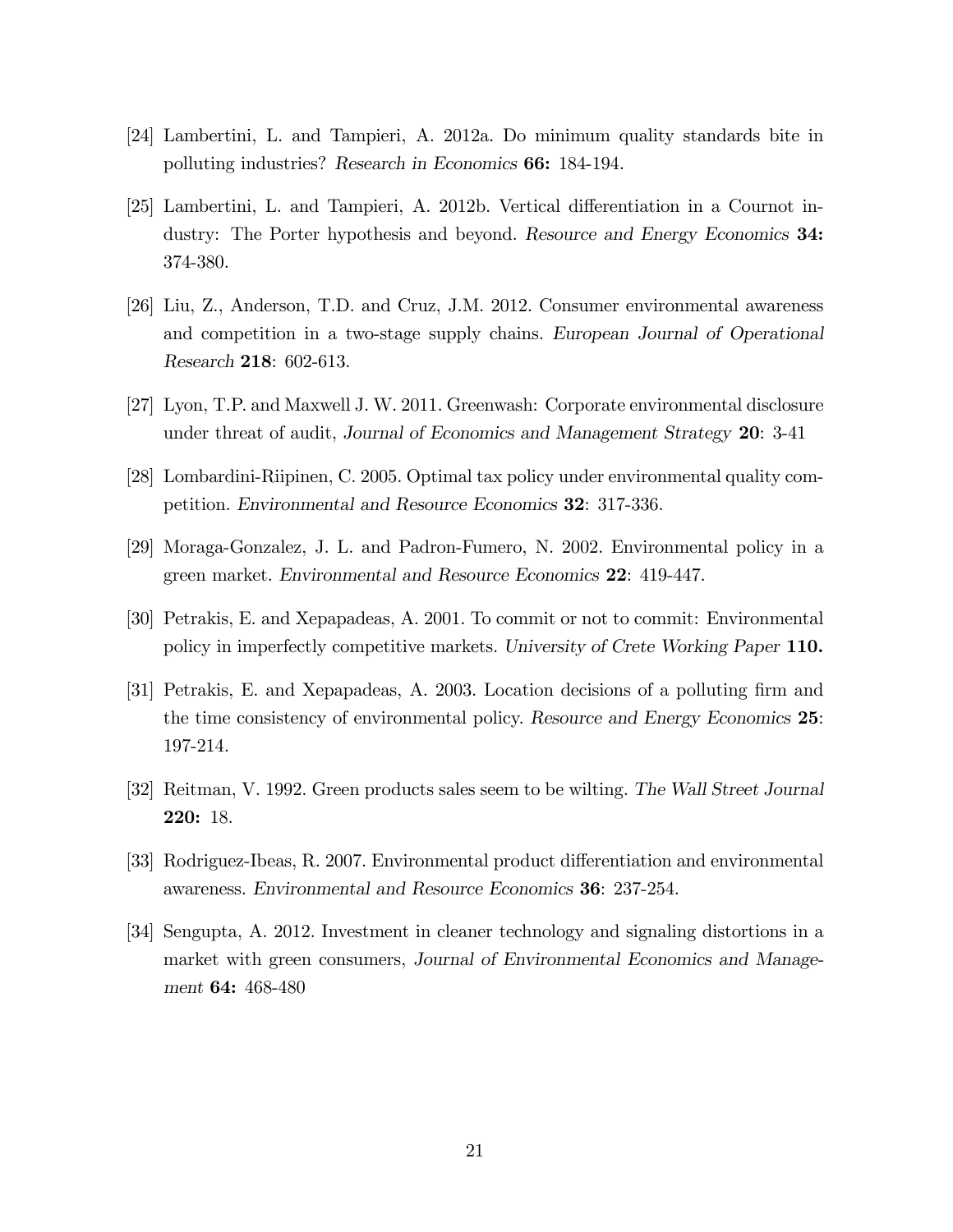## 6 Appendix

## 6.1 Section 2

#### 6.1.1 Consumer surplus

By evaluating the sum of utilities, consumer surplus is:

$$
CS = \frac{1}{1 - \beta^2} \left[ 2 \left( p_1^{*2} + p_2^{*2} + e_m^2 \right) + 4\alpha \left( 1 - \beta \right) \left( \alpha + e_m + e_0 \right) - 2p_2^* \left( 2\alpha + e_m + e_0 \right) \left( 1 - \beta \right) + \right.
$$
  
\n
$$
-\beta \left( e_0 + e_m \right)^2 - 2p_2^* \lambda \left( 2e_2^* - \left( e_m + e_0 \right) \left( 1 - \beta \right) - 2e_1 \beta \right) +
$$
  
\n
$$
-2\lambda \left( \left( e_m + e_0 - e_1^* - e_2^* \right) \left( e_m + e_0 - e_1^* - e_2^* - \beta \left( 2\alpha + e_m + e_0 \right) - 2\alpha \right) \right) +
$$
  
\n
$$
-\lambda^2 \beta \left( e_m + e_0 - 2e_1^* \right) \left( e_m + e_0 - 2e_2^* \right)
$$
  
\n
$$
-2p_1^* \left( \left( e_m + e_0 \right) \left( 1 - \beta \right) \left( 1 - \lambda \right) + 2 \left( \alpha + p_2^* \beta + e_1^* \lambda - \alpha \beta - e_2^* \lambda \beta \right) \right) \right].
$$

## 6.2 Section 3

#### 6.2.1 Proof of Lemma 1

The second order conditions of  $\pi_i$  with respect to  $e_i$  yields:

$$
\frac{\partial^2 \pi_i}{\partial e_i^2} = \frac{2\lambda^2 \left(2 - \beta^2\right)^2}{\left(4 - \beta^2\right)^2 \left(1 - \beta^2\right)} - 2 < 0,
$$

for

$$
\lambda^{2} < \hat{\lambda}^{2} \equiv \frac{\left(4 - \beta^{2}\right)^{2} \left(1 - \beta^{2}\right)}{\left(2 - \beta^{2}\right)^{2}}.
$$
\n(24)

Thus the problem admits a maximum when the group of fully aware consumers is not too large. Note also that  $\hat{\lambda}^2(1) = 0$ , implying that the equilibrium requires some substitutability among goods. Condition (24) implies the positivity of best reply (10) and is sufficient condition in order to get substitutability in quality investments.  $\blacksquare$ 

#### 6.2.2 Proof of Lemma 2

Differentiating  $e_i^*$  with respect to  $\beta$  yields: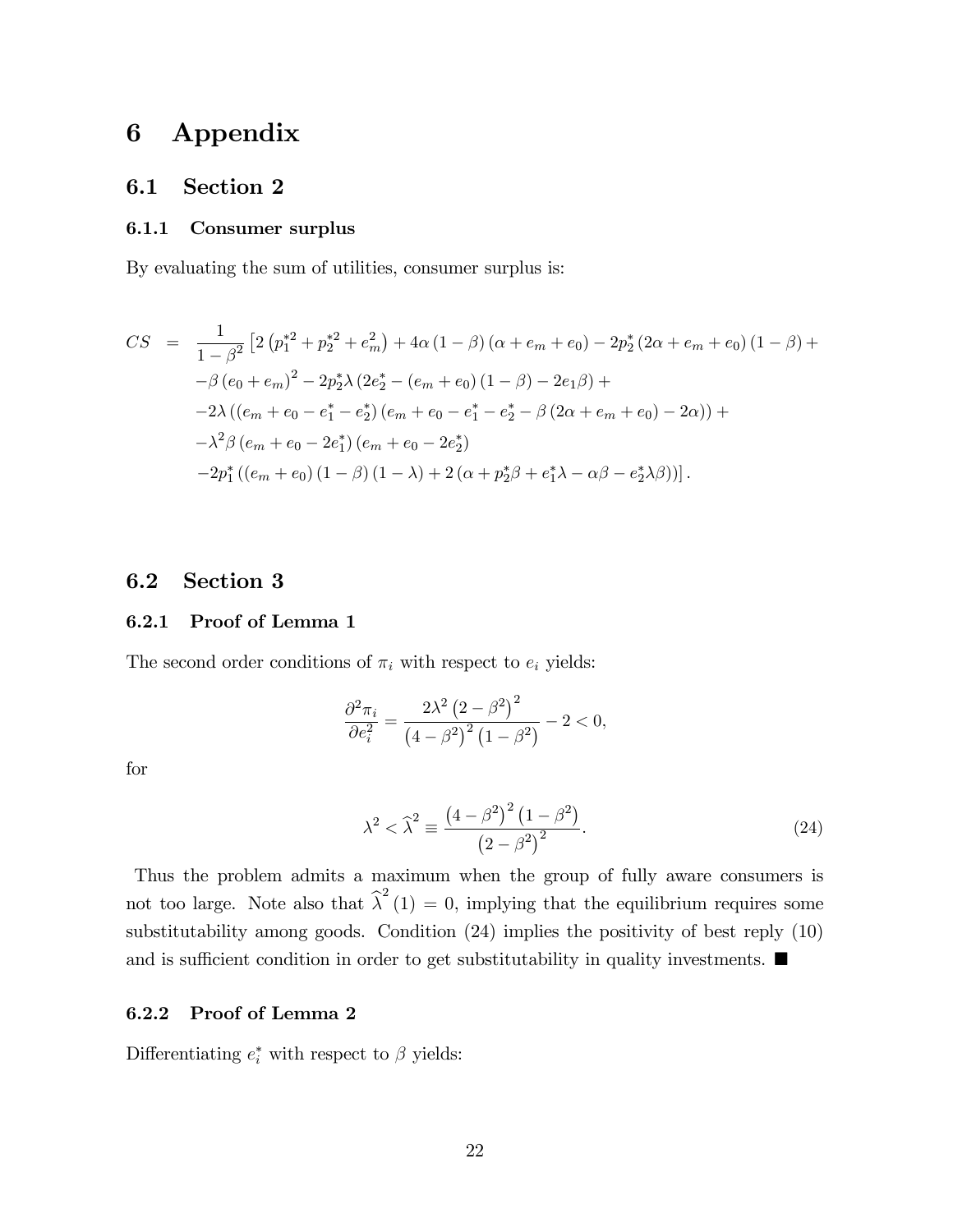$$
\frac{\partial e_i^*}{\partial \beta} = \frac{\lambda \left(8 - 8\beta - 2\beta^2 + 8\beta^3 + \beta^4 - 2\beta^5\right) \left[\left(e_m + e_0\right) \left(1 - \lambda\right) / 2 + 2\alpha\right]}{2 \left[8 + 4\beta - \beta^3 + \beta^4 - 2\lambda^2 - \beta^2 \left(6 - 2\lambda^2\right)\right]^2} < 0.
$$

## 6.3 Section 4.1

## 6.3.1 Characterization of the Endogenous Tax

The first order condition of the social welfare function  $SW$  with respect to t yields the optimal level of taxation:

$$
t^* = A + \overline{e}B,
$$

where

$$
A=\frac{4d\overline{e}\left(2+\beta-\beta^2\right)^2\left(2-\beta-\beta^2\right)+2\alpha\lambda\left(1-\beta^2\right)\left[2-\beta-4d\left(2-\beta^2\right)\right]+2\lambda^2\left(2-\beta^2\right)\left[\alpha-2d\overline{e}\left(1-\beta^2\right)\right]+2\alpha\lambda^3}{2\left(1+2d\right)\left(2+\beta-\beta^2\right)^2\left(2-\beta-\beta^2\right)-\lambda\left(2-\beta\right)^2\left(1+\beta\right)\left(2+\beta\right)+\lambda^2\left(1+\beta\right)\left(2+\beta\right)\left[1+\beta\left(1-\beta\right)\right]}
$$

$$
B = \frac{2\lambda (1 - \lambda) [6 + 4d (2 - 3\beta^{2} + \beta^{4}) - 2\lambda + \beta (5 - \beta (4 + \beta (2 - \beta) - \lambda))]}{2 (1 + 2d) (2 + \beta - \beta^{2})^{2} (2 - \beta - \beta^{2}) - \lambda (2 - \beta)^{2} (1 + \beta) (2 + \beta) + \lambda^{2} (1 + \beta) (2 + \beta) [1 + \beta (1 - \beta)]}
$$

### 6.3.2 Proof of Proposition 3

Begin by examining the variation of the optimal tax to a change in the marginal damage of emissions. Differentiating  $t^*$  with respect to  $d$  yields:

$$
\frac{\partial t^*}{\partial d} \propto 8(1-\beta)\left(1+\beta-\beta^2\right)(1-\lambda)\left[8+4\beta-\beta^3+\beta^4-2\lambda^2-\beta^2\left(6-\lambda^2\right)\right]\overline{e}+
$$

$$
-4\lambda\left(1-\beta\right)\left[8+4\beta-\beta^3+\beta^4-2\lambda^2-\beta^2\left(6-\lambda^2\right)\right]\left[2\alpha\lambda\left(3-5\beta+2\beta^2\right)\right]+
$$

$$
-\overline{e}\left[8+8\beta^3-2\beta^4-4\lambda+\lambda^2+\beta^2\left(6+\lambda+\lambda^2\right)+\beta\left(8-4\lambda-\lambda^2\right)\right]>0,
$$

if and only if

 $\overline{e} > \widetilde{e}$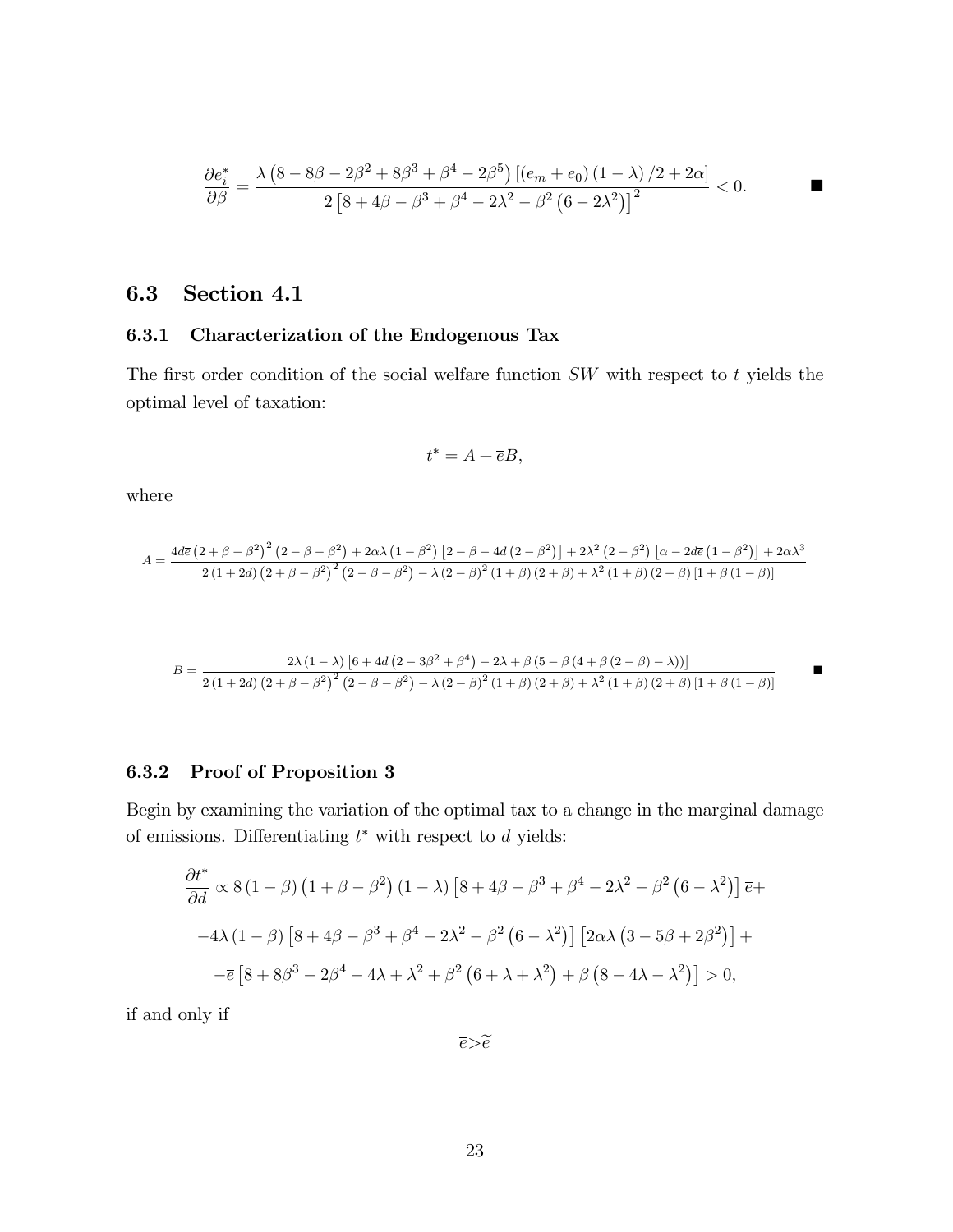where

$$
\widetilde{e} \equiv \frac{4\lambda \left(1-\beta\right) \left[8+4\beta-\beta^3+\beta^4-2\lambda^2-\beta^2 \left(6-\lambda^2\right)\right] \left[2\alpha\lambda \left(3-5\beta+2\beta^2\right)\right]}{8\left(1-\beta\right) \left(1+\beta-\beta^2\right) \left(1-\lambda\right) \left[8+4\beta-\beta^3+\beta^4-2\lambda^2-\beta^2 \left(6-\lambda^2\right)\right]}
$$

$$
+\frac{\overline{e}\left[8+8\beta^3-2\beta^4-4\lambda+\lambda^2+\beta^2 \left(6+\lambda+\lambda^2\right)+\beta \left(8-4\lambda-\lambda^2\right)\right]}{8\left(1-\beta\right) \left(1+\beta-\beta^2\right) \left(1-\lambda\right) \left[8+4\beta-\beta^3+\beta^4-2\lambda^2-\beta^2 \left(6-\lambda^2\right)\right]}
$$

We investigate next how a change in the perception of environmental quality would influence the optimal level of taxation. By differentiating  $t^*$  with respect to the average perception of environmental quality, it yields:

$$
\frac{\partial t^*}{\partial \overline{e}} = \frac{2\lambda (1-\lambda) \left[6+4d \left(2-3\beta ^2+\beta ^4\right)+2\lambda -\beta \left(5-\beta \left(4+\beta \left(2-\beta \right)-\lambda \right)\right)\right]}{\left[\lambda \left(2-\beta \right)^2-\lambda ^2 \left[1-\beta \left(1-\beta \right)\right]\right] \left(1+\beta \right) \left(2+\beta \right)-2 \left(1+2d\right) \left(2+\beta -\beta ^2\right)^2 \left(2-\beta -\beta ^2\right)}<0
$$

if and only if,

$$
d > \tilde{d} \equiv \frac{\lambda [4 - \lambda - \beta (4 + \lambda - \beta (1 + \lambda))]}{4 (2 - \beta)^2 (1 - \beta^2)} - \frac{1}{2}
$$

The cross derivative of  $t^*$  with respect to  $\bar{e}$  and d confirms the results above:

$$
\frac{\partial t^*}{\partial \bar{e} \partial d} \propto (2 - \beta)^2 (1 + \beta) (2 + \beta) - \lambda^2 (2 - \beta^2) > 0
$$

### 6.3.3 Proof of eq. (19)

Differentiating  $t^*$  with respect to  $e_m$  yields:

$$
\frac{\partial t^*}{\partial e_m} = -\frac{\lambda (1-\lambda) \left[6+4d \left(2-3\beta^2+\beta^4\right)-2\lambda+\beta \left(5-\beta \left(4+2\beta \left(2-\beta\right)+\lambda\right)\right)\right]}{\left(1+\beta \right) \left(2+\beta\right) \left[\lambda \left(2-\beta\right)^2-\lambda^2 \left(1+\beta \left(1-\beta\right)\right)\right]-2\left(1+2d\right) \left(2+\beta-\beta^2\right)^2 \left(2-\beta-\beta^2\right)} > 0,
$$

for  $d < \tilde{d}$ .

## 6.4 Section 4.2

### 6.4.1 Characterization of the Endogenous Standard

The first order condition of  $SW$  with respect to  $t$  yields the optimal level of taxation:

$$
e_0^* = C + e_m F,\t\t(25)
$$